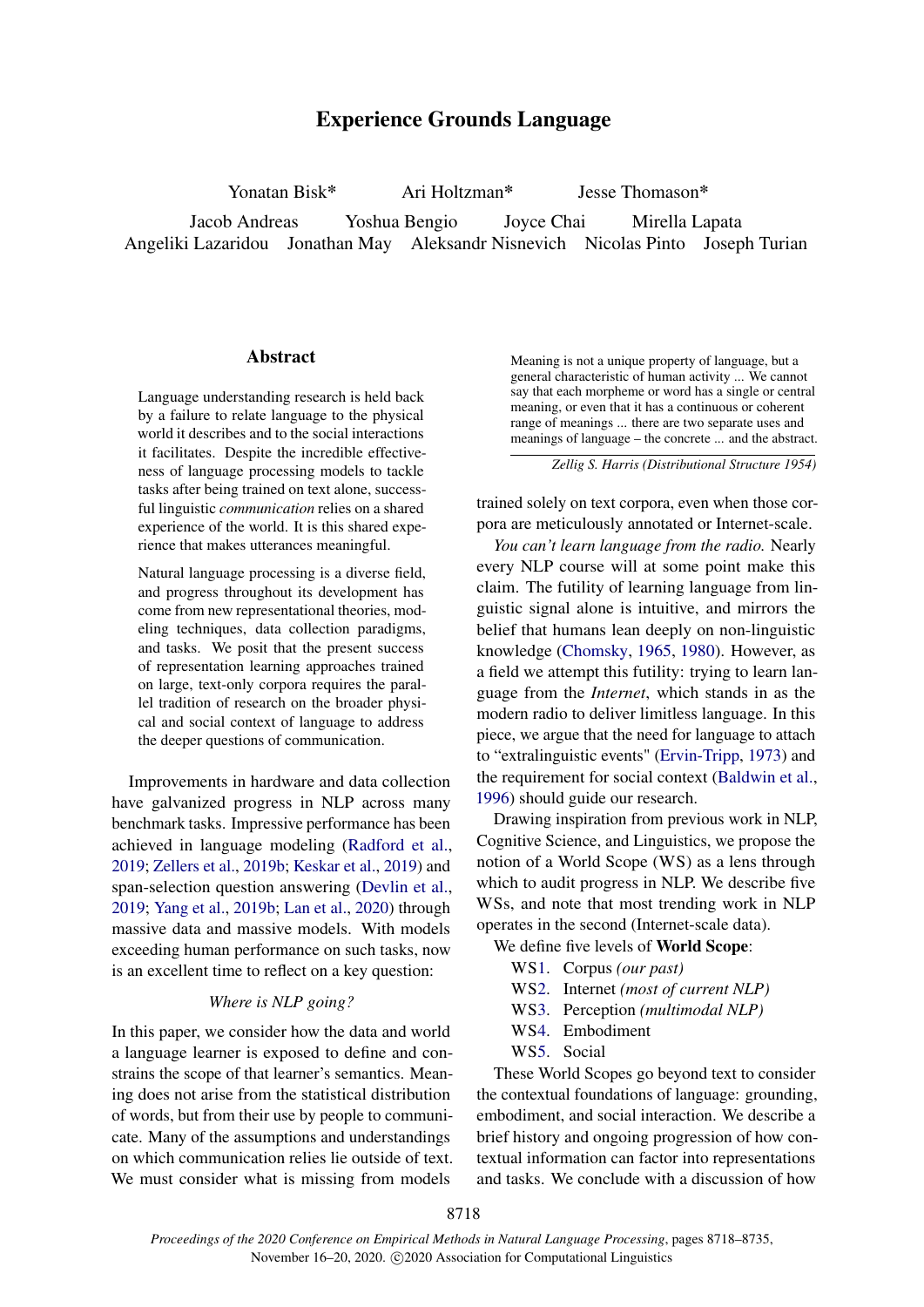this integration can move the field forward. We believe this World Scope framing serves as a roadmap for truly contextual language understanding.

## <span id="page-1-0"></span>1 WS1: Corpora and Representations

The story of data-driven language research begins with the corpus. The Penn Treebank [\(Marcus et al.,](#page-13-0) [1993\)](#page-13-0) is the canonical example of a clean subset of naturally generated language, processed and annotated for the purpose of studying representations. Such corpora and the model representations built from them exemplify WS1. Community energy was initially directed at finding formal linguistic *structure*, such as recovering syntax trees. Recent success on downstream tasks has not required such explicitly annotated signal, leaning instead on unstructured fuzzy representations. These representations span from dense word vectors [\(Mikolov et al.,](#page-13-1) [2013\)](#page-13-1) to contextualized pretrained representations [\(Peters et al.,](#page-14-1) [2018;](#page-14-1) [Devlin et al.,](#page-10-0) [2019\)](#page-10-0).

Word representations have a long history predating the recent success of deep learning methods. Outside of NLP, philosophy [\(Austin,](#page-9-1) [1975\)](#page-9-1) and linguistics [\(Lakoff,](#page-12-2) [1973;](#page-12-2) [Coleman and Kay,](#page-10-3) [1981\)](#page-10-3) recognized that meaning is flexible yet structured. Early experiments on neural networks trained with sequences of words [\(Elman,](#page-11-1) [1990;](#page-11-1) [Bengio et al.,](#page-9-2) [2003\)](#page-9-2) suggested that vector representations could capture both syntax and semantics. Subsequent experiments with larger models, documents, and corpora have demonstrated that representations learned from text capture a great deal of information about meaning in and out of context [\(Collobert](#page-10-4) [and Weston,](#page-10-4) [2008;](#page-10-4) [Turian et al.,](#page-16-0) [2010;](#page-16-0) [Mikolov](#page-13-1) [et al.,](#page-13-1) [2013;](#page-13-1) [McCann et al.,](#page-13-2) [2017\)](#page-13-2).

The intuition of such embedding representations, that context lends meaning, has long been acknowledged [\(Firth,](#page-11-2) [1957;](#page-11-2) [Turney and Pantel,](#page-16-1) [2010\)](#page-16-1). Earlier on, discrete, hierarchical representations, such as agglomerative clustering guided by mutual information [\(Brown et al.,](#page-9-3) [1992\)](#page-9-3), were constructed with some innate interpretability. A word's position in such a hierarchy captures semantic and syntactic distinctions. When the Baum–Welch algorithm [\(Welch,](#page-17-2) [2003\)](#page-17-2) is applied to unsupervised Hidden Markov Models, it assigns a class distribution to every word, and that distribution is a partial representation of a word's "meaning." If the set of classes is small, syntax-like classes are induced; if the set is large, classes become more semantic. These representations are powerful in that they cap-



*Academic interest in Firth and Harris increases dramatically around 2010, perhaps due to the popularization of [Firth](#page-11-2) [\(1957\)](#page-11-2) "You shall know a word by the company it keeps."*

ture linguistic intuitions without supervision, but they are constrained by the structure they impose with respect to the number of classes chosen.

The intuition that meaning requires a large context, that *"You shall know a word by the company it keeps."* – [Firth](#page-11-2) [\(1957\)](#page-11-2), manifested early via Latent Semantic Indexing/Analysis [\(Deerwester et al.,](#page-10-5) [1988,](#page-10-5) [1990;](#page-10-6) [Dumais,](#page-11-3) [2004\)](#page-11-3) and later in the generative framework of Latent Dirichlet Allocation [\(Blei et al.,](#page-9-4) [2003\)](#page-9-4). LDA represents a document as a bag-of-words conditioned on latent topics, while LSI/A use singular value decomposition to project a co-occurrence matrix to a low dimensional word vector that preserves locality. These methods discard sentence structure in favor of the document.

Representing words through other words is a comfortable proposition, as it provides the illusion of definitions by implicit analogy to thesauri and related words in a dictionary definition. However, the recent trends in deep learning approaches to language modeling favor representing meaning in fixed-length vectors with no obvious interpretation. The question of *where* meaning resides in "connectionist" systems like Deep Neural Networks is an old one [\(Pollack,](#page-14-2) [1987;](#page-14-2) [James and Miikkulainen,](#page-12-3) [1995\)](#page-12-3). Are concepts distributed through edges or local to units in an artificial neural network?

*"... there has been a long and unresolved debate between those who favor localist representations in which each processing element corresponds to a meaningful concept and those who favor distributed representations." [Hinton](#page-12-4) [\(1990\)](#page-12-4) Special Issue on Connectionist Symbol Processing*

In connectionism, words were no longer defined over interpretable dimensions or symbols, which were perceived as having intrinsic meaning. The tension of modeling symbols and distributed representations is articulated by [Smolensky](#page-15-0) [\(1990\)](#page-15-0), and alternative representations [\(Kohonen,](#page-12-5) [1984;](#page-12-5) [Hinton](#page-12-6)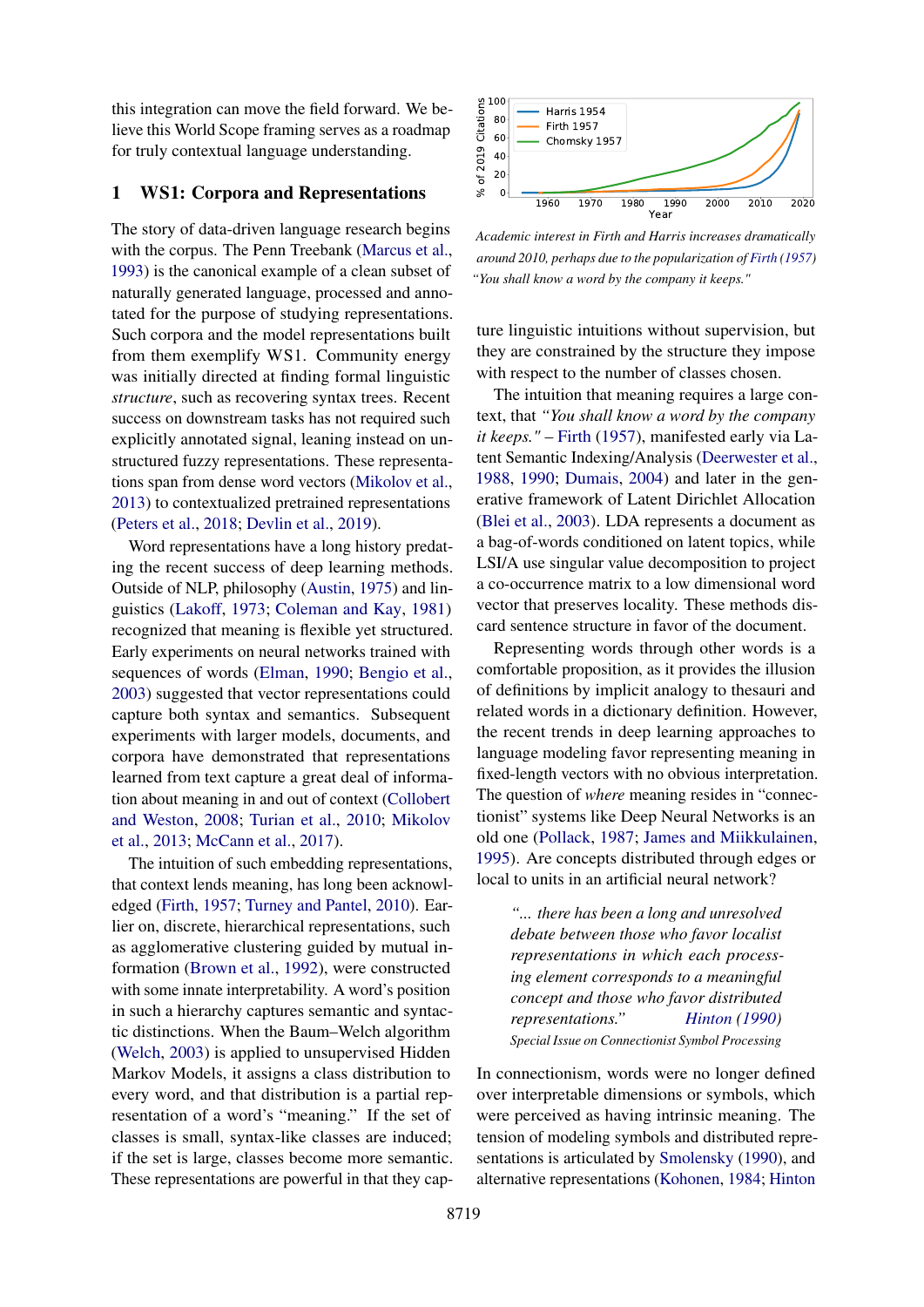[et al.,](#page-12-6) [1986;](#page-12-6) [Barlow,](#page-9-5) [1989\)](#page-9-5) and approaches to structure and composition [\(Erk and Padó,](#page-11-4) [2008;](#page-11-4) [Socher](#page-15-1) [et al.,](#page-15-1) [2012\)](#page-15-1) span decades of research.

The Brown Corpus [\(Francis,](#page-11-5) [1964\)](#page-11-5) and Penn Treebank [\(Marcus et al.,](#page-13-0) [1993\)](#page-13-0) defined context and structure in NLP for decades. Only relatively recently [\(Baroni et al.,](#page-9-6) [2009\)](#page-9-6) has the cost of annotations decreased enough, and have large-scale webcrawls become viable, to enable the introduction of more complex text-based tasks. This transition to larger, unstructured context (WS2) induced a richer semantics than was previously believed possible under the distributional hypothesis.

# <span id="page-2-0"></span>2 WS2: The Written World

Corpora in NLP have broadened to include large web-crawls. The use of unstructured, unlabeled, multi-domain, and multilingual data broadens our world scope, in the limit, to everything humanity has ever written.<sup>[1](#page-2-1)</sup> We are no longer constrained to a single author or source, and the temptation for NLP is to believe everything that needs knowing can be learned from the written world. But, a large and noisy text corpus is still a text corpus.

This move towards using large scale raw data has led to substantial advances in performance on existing and novel community benchmarks [\(Devlin](#page-10-0) [et al.,](#page-10-0) [2019;](#page-10-0) [Brown et al.,](#page-9-7) [2020\)](#page-9-7). Scale in data and modeling has demonstrated that a single representation can discover both rich syntax and semantics without our help [\(Tenney et al.,](#page-16-2) [2019\)](#page-16-2). This change is perhaps best seen in transfer learning enabled by representations in deep models. Traditionally, transfer learning relied on *our* understanding of model classes, such as English grammar. Domain adaptation simply required sufficient data to capture lexical variation, by assuming most higherlevel structure would remain the same. Unsupervised representations today capture deep associations across multiple domains, and can be used successfully transfer knowledge into surprisingly diverse contexts [\(Brown et al.,](#page-9-7) [2020\)](#page-9-7).

These representations require scale in terms of both data and parameters. Concretely, [Mikolov](#page-13-1) [et al.](#page-13-1) [\(2013\)](#page-13-1) trained on 1.6 billion tokens, while [Pennington et al.](#page-14-3) [\(2014\)](#page-14-3) scaled up to 840 billion tokens from Common Crawl. Recent approaches have made progress by substantially increasing the number of model parameters to better consume these vast quantities of data. Where [Peters et al.](#page-14-1) [\(2018\)](#page-14-1) introduced ELMo with  $\sim$ 10<sup>8</sup> parameters, Transformer models [\(Vaswani et al.,](#page-16-3) [2017\)](#page-16-3) have continued to scale by orders of magnitude between papers [\(Devlin et al.,](#page-10-0) [2019;](#page-10-0) [Radford et al.,](#page-14-0) [2019;](#page-14-0) [Zellers et al.,](#page-17-0) [2019b\)](#page-17-0) to  $\sim 10^{11}$  [\(Brown et al.,](#page-9-7) [2020\)](#page-9-7).

Current models are the next (impressive) step in language modeling which started with [Good](#page-11-6) [\(1953\)](#page-11-6), the weights of [Kneser and Ney](#page-12-8) [\(1995\)](#page-12-8); [Chen and Goodman](#page-10-7) [\(1996\)](#page-10-7), and the power-law distributions of [Teh](#page-16-4) [\(2006\)](#page-16-4). Modern approaches to learning dense representations allow us to better estimate these distributions from massive corpora. However, modeling lexical co-occurrence, no matter the scale, is still modeling the *written* world. Models constructed this way blindly search for symbolic co-occurences void of meaning.

How can models yield both "impressive results" and "diminishing returns"? Language modeling the modern workhorse of neural NLP systems—is a canonical example. Recent pretraining literature has produced results that few could have predicted, crowding leaderboards with "super-human" accuracy [\(Rajpurkar et al.,](#page-14-5) [2018\)](#page-14-5). However, there are diminishing returns. For example, on the LAM-BADA dataset [\(Paperno et al.,](#page-14-6) [2016\)](#page-14-6), designed to capture human intuition, GPT2 [\(Radford et al.,](#page-14-0) [2019\)](#page-14-0) (1.5B), Megatron-LM [\(Shoeybi et al.,](#page-15-2) [2019\)](#page-15-2) (8.3B), and TuringNLG [\(Rosset,](#page-14-7) [2020\)](#page-14-7) (17B) perform within a few points of each other and very far from perfect (<68%). When adding another *order of magnitude* of parameters (175B) [Brown et al.](#page-9-7) [\(2020\)](#page-9-7) gain 8 percentage-points, impressive but still leaving 25% unsolved. Continuing to expand hardware, data sizes, and financial compute cost by orders of magnitude will yield further gains, but the slope of the increase is quickly decreasing.

The aforementioned approaches for learning transferable representations demonstrate that sentence and document context provide powerful signals for learning aspects of meaning, especially semantic relations among words [\(Fu et al.,](#page-11-7) [2014\)](#page-11-7) and inferential relationships among sentences [\(Wang](#page-17-3) [et al.,](#page-17-3) [2019a\)](#page-17-3). The extent to which they capture deeper notions of contextual meaning remains an open question. Past work has found that pretrained word and sentence representations fail to capture many grounded features of words [\(Lucy and Gau](#page-13-3)[thier,](#page-13-3) [2017\)](#page-13-3) and sentences, and current NLU sys-

<span id="page-2-1"></span> ${}^{1}$ A parallel discussion would focus on the hardware required to enable advances to higher World Scopes. Playstations [\(Pinto et al.,](#page-14-4) [2009\)](#page-14-4) and then GPUs [\(Krizhevsky et al.,](#page-12-7) [2012\)](#page-12-7) made many WS2 advances possible. Perception, interaction, and robotics leverage other new hardware.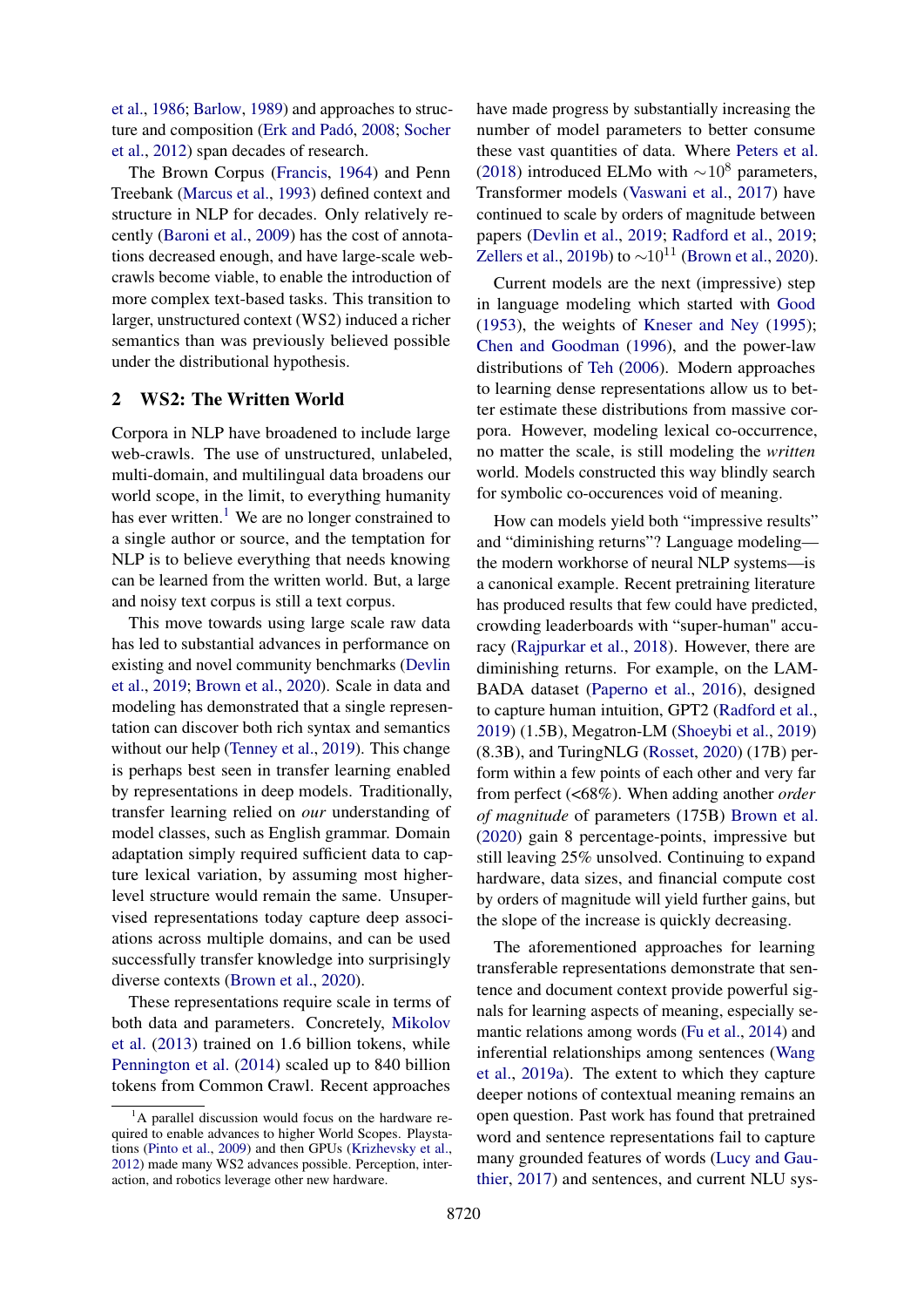tems fail on the thick tail of experience-informed inferences, such as hard coreference problems [\(Peng](#page-14-8) [et al.,](#page-14-8) [2015\)](#page-14-8). "I parked my car in the compact parking space because it looked (big/small) enough." still presents problems for text-only learners.

As text pretraining schemes seem to be reaching the point of diminishing returns, even for some syntactic phenomena [\(van Schijndel et al.,](#page-15-3) [2019\)](#page-15-3), we posit that other forms of supervision, such as multimodal perception [\(Ilharco et al.,](#page-12-9) [2019\)](#page-12-9), are necessary to learn the remaining aspects of meaning in context. Learning by observation should not be a purely linguistic process, since leveraging and combining the patterns of multimodal perception can combinatorially boost the amount of signal in data through cross-referencing and synthesis.

# <span id="page-3-0"></span>3 WS3: The World of Sights and Sounds

Language learning needs perception, because perception forms the basis for many of our semantic axioms. Learned, physical heuristics, such as the fact that a falling cat will land quietly, are generalized and abstracted into language metaphors like *as nimble as a cat* [\(Lakoff,](#page-12-10) [1980\)](#page-12-10). World knowledge forms the basis for how people make entailment and reasoning decisions, commonly driven by mental simulation and analogy [\(Hofstadter and](#page-12-11) [Sander,](#page-12-11) [2013\)](#page-12-11). Perception is the foremost source of reporting bias. The assumption that we all see and hear the same things informs not just what we name, but what we choose to assume and leave unwritten. Further, there exists strong evidence that children require grounded sensory perception, not just speech, to learn language [\(Sachs et al.,](#page-15-4) [1981;](#page-15-4) [O'Grady,](#page-14-9) [2005;](#page-14-9) [Vigliocco et al.,](#page-16-5) [2014\)](#page-16-5).

Perception includes auditory, tactile, and visual input. Even restricted to purely linguistic signals, sarcasm, stress, and meaning can be implied through prosody. Further, tactile senses lend meaning, both physical [\(Sinapov et al.,](#page-15-5) [2014;](#page-15-5) [Thomason](#page-16-6) [et al.,](#page-16-6) [2016\)](#page-16-6) and abstract, to concepts like *heavy* and *soft*. Visual perception is a rich signal for modeling a vastness of experiences in the world that cannot be documented by text alone [\(Harnad,](#page-11-8) [1990\)](#page-11-8).

For example, frames and scripts [\(Schank and](#page-15-6) [Abelson,](#page-15-6) [1977;](#page-15-6) [Charniak,](#page-10-8) [1977;](#page-10-8) [Dejong,](#page-10-9) [1981;](#page-10-9) [Mooney and Dejong,](#page-13-4) [1985\)](#page-13-4) require understanding often unstated sets of pre- and post-conditions about the world. To borrow from [Charniak](#page-10-8) [\(1977\)](#page-10-8), how should we learn the meaning, method, and implications of *painting*? A web crawl of knowledge



*Eugene Charniak (A Framed PAINTING: The Representation of a Common Sense Knowledge Fragment 1977)*

from an exponential number of possible how-to, text-only guides and manuals [\(Bisk et al.,](#page-9-8) [2020\)](#page-9-8) is misdirected without *some* fundamental referents to which to ground symbols. Models must be able to watch and recognize objects, people, and activities to understand the language describing them [\(Li](#page-13-5) [et al.,](#page-13-5) [2019b;](#page-13-5) [Krishna et al.,](#page-12-12) [2017;](#page-12-12) [Yatskar et al.,](#page-17-4) [2016;](#page-17-4) [Perlis,](#page-14-10) [2016\)](#page-14-10) and access fine-grained notions of causality, physics, and social interactions.

While the NLP community has played an important role in the history of grounding [\(Mooney,](#page-13-6) [2008\)](#page-13-6), recently remarkable progress has taken place in the Computer Vision community. It is tempting to assume that vision models trained to identify 1,000 ImageNet classes [\(Russakovsky](#page-14-11) [et al.,](#page-14-11) [2015\)](#page-14-11) [2](#page-3-1) are limited to extracting a bag of visual words. In reality, Computer Vision has been making in-roads into complex visual, physical, and social phenomena, while providing reusable infrastructure.[3](#page-3-2) The stability of these architectures allows for new research into more challenging world modeling. [Mottaghi et al.](#page-13-7) [\(2016\)](#page-13-7) predicts the effects of forces on objects in images. [Bakhtin et al.](#page-9-9) [\(2019\)](#page-9-9) extends this physical reasoning to complex puzzles of cause and effect. [Sun et al.](#page-16-7) [\(2019b,](#page-16-7)[a\)](#page-16-8) models scripts and actions, and alternative unsupervised training regimes [\(Bachman et al.,](#page-9-10) [2019\)](#page-9-10) open up research towards automatic concept formation.

Advances in computer vision have enabled building semantic representations rich enough to interact with natural language. In the last decade of work descendant from image captioning [\(Farhadi](#page-11-9) [et al.,](#page-11-9) [2010;](#page-11-9) [Mitchell et al.,](#page-13-8) [2012\)](#page-13-8), a myriad of tasks on visual question answering [\(Antol et al.,](#page-9-11) [2015;](#page-9-11) [Das et al.,](#page-10-10) [2018;](#page-10-10) [Yagcioglu et al.,](#page-17-5) [2018\)](#page-17-5), natural language and visual reasoning [\(Suhr et al.,](#page-16-9) [2019b\)](#page-16-9), visual commonsense [\(Zellers et al.,](#page-17-6) [2019a\)](#page-17-6),

<span id="page-3-1"></span> $2$ Or the 1,600 classes of [Anderson et al.](#page-9-12) [\(2017\)](#page-9-12).

<span id="page-3-2"></span><sup>3</sup>Torchvision/Detectron2 include dozens of trained models.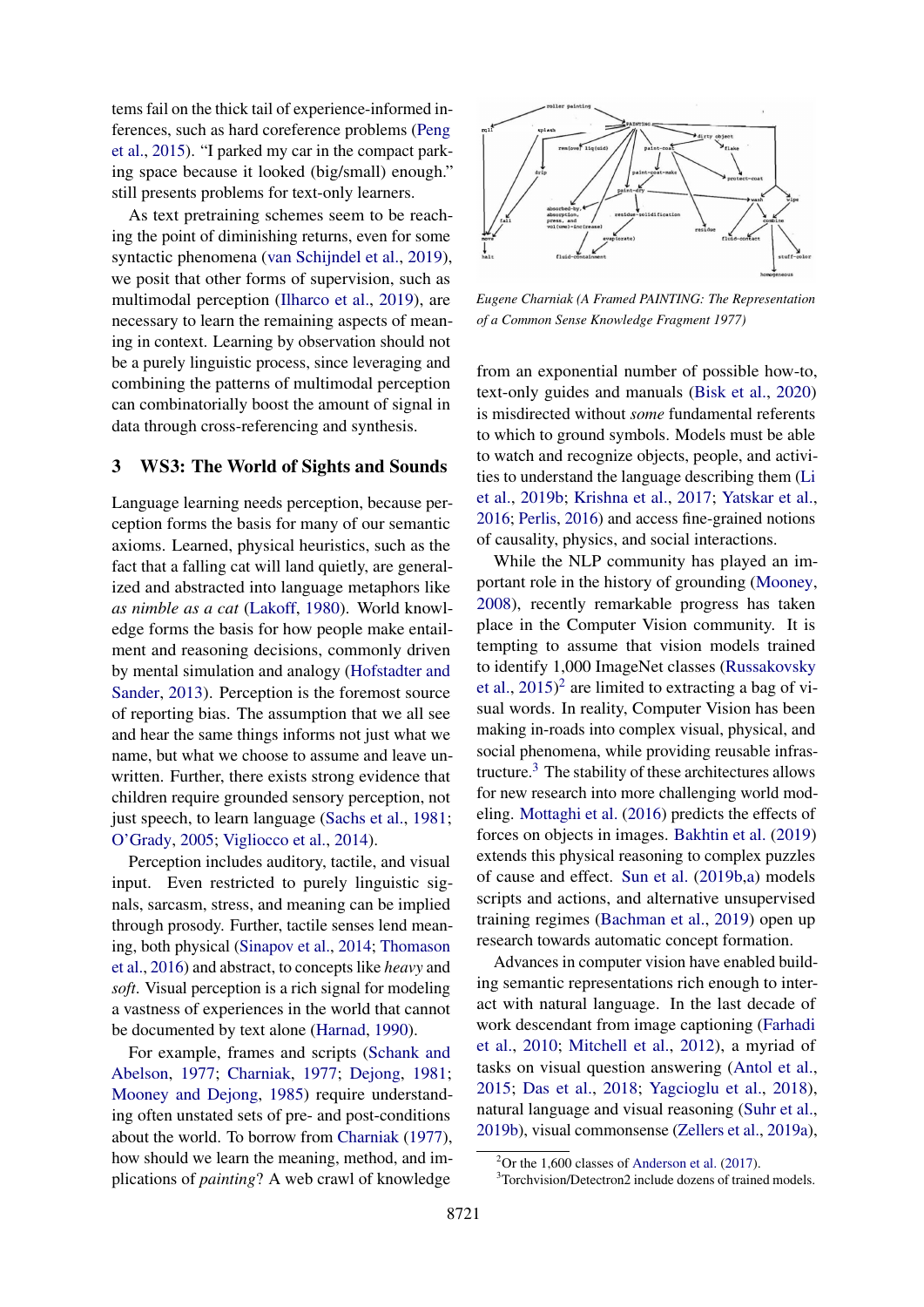and multilingual captioning/translation via video [\(Wang et al.,](#page-17-7) [2019b\)](#page-17-7) have emerged. These combined text and vision benchmarks are rich enough to train large-scale, multimodal transformers [\(Li](#page-13-9) [et al.,](#page-13-9) [2019a;](#page-13-9) [Lu et al.,](#page-13-10) [2019;](#page-13-10) [Zhou et al.,](#page-17-8) [2019\)](#page-17-8) without language pretraining (e.g. via conceptual captions [\(Sharma et al.,](#page-15-7) [2018\)](#page-15-7)) or further broadened to include audio [\(Tsai et al.,](#page-16-10) [2019\)](#page-16-10). Vision can also help ground speech signals [\(Srinivasan et al.,](#page-15-8) [2020;](#page-15-8) [Harwath et al.,](#page-11-10) [2019\)](#page-11-10) to facilitate discovery of linguistic concepts [\(Harwath et al.,](#page-11-11) [2020\)](#page-11-11).

At the same time, NLP resources contributed to the success of these vision backbones. Hierarchical semantic representations emerge from ImageNet classification pretraining partially due to class hypernyms owed to that dataset's WordNet origins. For example, the *person* class sub-divides into many professions and hobbies, like *firefighter*, *gymnast*, and *doctor*. To differentiate such sibling classes, learned vectors can also encode lower-level characteristics like clothing, hair, and typical surrounding scenes. These representations allow for pixel level masks and skeletal modeling, and can be extended to zero-shot settings targeting all 20K ImageNet categories [\(Chao et al.,](#page-10-11) [2016;](#page-10-11) [Changpinyo](#page-10-12) [et al.,](#page-10-12) [2017\)](#page-10-12). Modern architectures also learn to differentiate instances within a general class, such as *face*. For example, facial recognition benchmarks require distinguishing over 10K unique faces [\(Liu](#page-13-11) [et al.,](#page-13-11) [2015\)](#page-13-11). While vision is by no means "solved," benchmarks have led to off-the-shelf tools for building representations rich enough to identify tens of thousands of objects, scenes, and individuals.

A WS3 agent, having access to potentially endless hours of video data showing the intricate details of daily comings and goings, procedures, and events, reduces susceptibility to the reporting bias of WS2. An ideal WS3 agent will exhibit better long-tail generalization and understanding than any language-only system could. This generalization should manifest in existing benchmarks, but would be most prominent in a test of zero-shot circumstances, such as "Will *this* car fit through *that* tunnel?," and rarely documented behaviors as examined in script learning. Yet the WS3 agent will likely fail to answer, "Would a ceramic or paper plate make a better frisbee?" The agent has not tried to throw various objects and understand how their velocity and shape interact with the atmosphere to create lift. The agent cannot test novel hypotheses by intervention and action in the world.

If A and B have some environments in common and some not ... we say that they have different meanings, the amount of meaning difference corresponding roughly to the amount of difference in their environments ...

*Zellig S. Harris (Distributional Structure 1954)*

#### <span id="page-4-0"></span>4 WS4: Embodiment and Action

In human development, *interactive* multimodal sensory experience forms the basis of action-oriented categories [\(Thelen and Smith,](#page-16-11) [1996\)](#page-16-11) as children learn how to manipulate their perception by manipulating their environment. Language grounding enables an agent to connect words to these actionoriented categories for communication [\(Smith and](#page-15-9) [Gasser,](#page-15-9) [2005\)](#page-15-9), but requires action to fully discover such connections. Embodiment—situated action taking—is therefore a natural next broader context.

An embodied agent, whether in a virtual world, such as a 2D Maze [\(MacMahon et al.,](#page-13-12) [2006\)](#page-13-12), a grid world [\(Chevalier-Boisvert et al.,](#page-10-13) [2019\)](#page-10-13), a simulated house [\(Anderson et al.,](#page-9-13) [2018;](#page-9-13) [Thomason](#page-16-12) [et al.,](#page-16-12) [2019b;](#page-16-12) [Shridhar et al.,](#page-15-10) [2020\)](#page-15-10), or the real world [\(Tellex et al.,](#page-16-13) [2011;](#page-16-13) [Matuszek,](#page-13-13) [2018;](#page-13-13) [Thoma](#page-16-14)[son et al.,](#page-16-14) [2020;](#page-16-14) [Tellex et al.,](#page-16-15) [2020\)](#page-16-15) must translate from language to action. Control and action taking open several new dimensions to understanding and actively learning about the world. Queries can be resolved via dialog-based exploration with a human interlocutor [\(Liu and Chai,](#page-13-14) [2015\)](#page-13-14), even as new object properties, like texture and weight [\(Thoma](#page-16-16)[son et al.,](#page-16-16) [2017\)](#page-16-16), or feedback, like muscle activations [\(Moro and Kennington,](#page-13-15) [2018\)](#page-13-15), become available. We see the need for embodied language with complex meaning when thinking deeply about even the most innocuous of questions:

# *Is an orange more like a baseball or more like a banana?*

WS1 is likely not to have an answer beyond that the objects are common nouns that can both be held. WS2 may capture that oranges and baseballs both roll, but is not the deformation strength, surface texture, or relative sizes of these objects [\(Elazar et al.,](#page-11-12) [2019\)](#page-11-12). WS3 may realize the relative deformability of these objects, but is likely to confuse how much force is necessary given that baseballs are used much more roughly than oranges. WS4 can appreciate the nuances of the question—the orange and baseball afford similar manipulation *because* they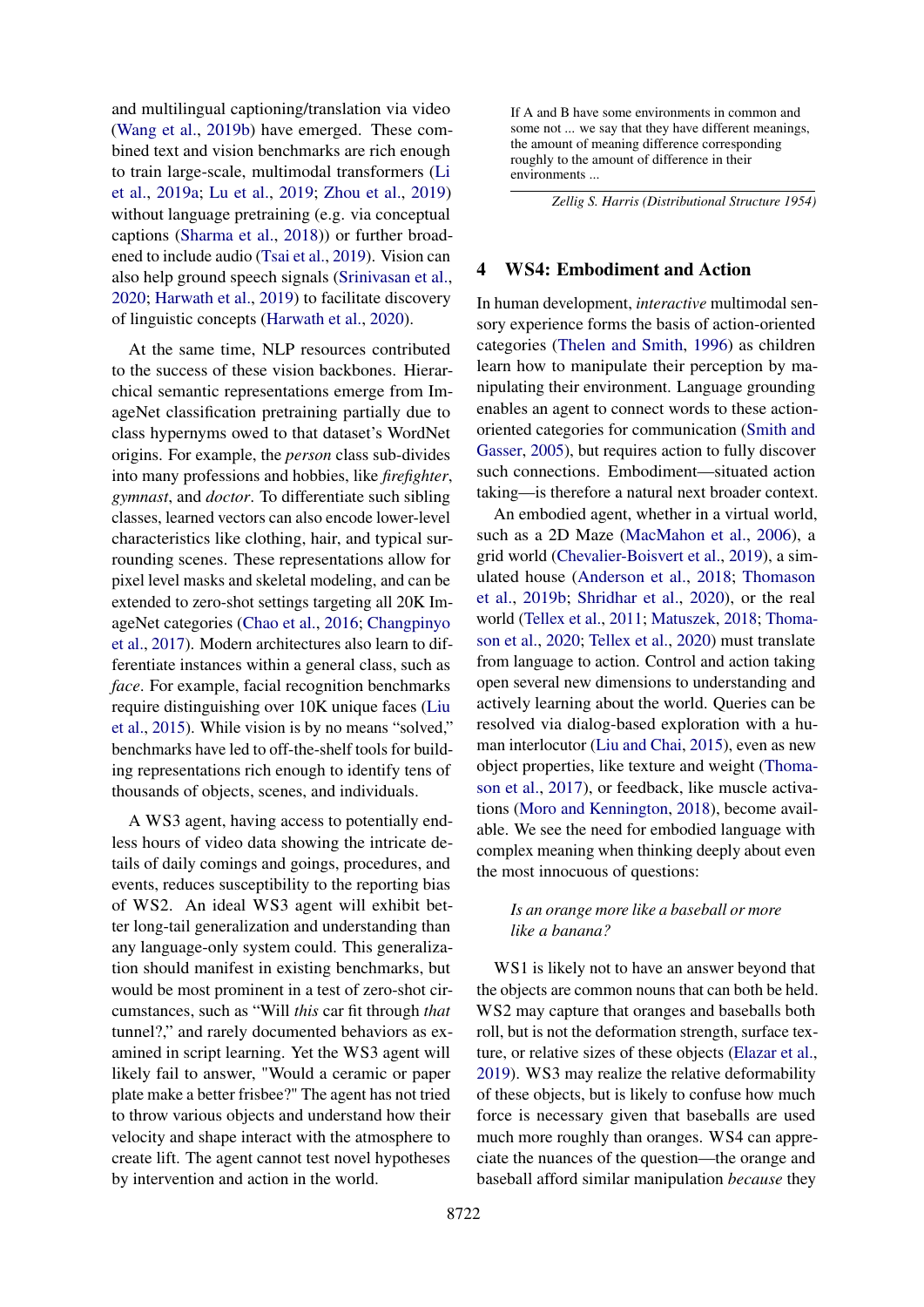have similar texture and weight, while the orange and banana both contain peels, deform, and are edible. People can reason over rich representations of common objects that these words evoke.

*Planning* is where people first learn abstraction and simple examples of post-conditions through trial and error. The most basic scripts humans learn start with moving our own bodies and achieving simple goals as children, such as stacking blocks. In this space, we have unlimited supervision from the environment and can learn to generalize across plans and actions. In general, simple worlds do not entail simple concepts: even in a block world concepts like "mirroring" appear [\(Bisk et al.,](#page-9-14) [2018\)](#page-9-14). Humans generalize and apply physical phenomena to abstract concepts with ease.

In addition to learning basic physical properties of the world from interaction, WS4 also allows the agent to construct rich pre-linguistic representations from which to generalize. [Hespos and](#page-12-13) [Spelke](#page-12-13) [\(2004\)](#page-12-13) show pre-linguistic category formation within children that are then later codified by social constructs. Mounting evidence seems to indicate that children have trouble transferring knowledge from the 2D world of books [\(Barr,](#page-9-15) [2013\)](#page-9-15) and iPads [\(Lin et al.,](#page-13-16) [2017\)](#page-13-16) to the physical 3D world. So while we might choose to believe that we can encode parameters [\(Chomsky,](#page-10-14) [1981\)](#page-10-14) more effectively and efficiently than evolution provided us, developmental experiments indicate doing so without 3D interaction may prove difficult.

Part of the problem is that much of the knowledge humans hold about the world is intuitive, possibly incommunicable by language, but still required to understand language. Much of this knowledge revolves around physical realities that real-world agents will encounter. Consider how many explicit and implicit metaphors are based on the idea that far-away things have little influence on manipulating local space: "a distant concern" and "we'll cross that bridge when we come to it."

Robotics and embodiment are not available in the same off-the-shelf manner as computer vision models. However, there is rapid progress in simulators and commercial robotics, and as language researchers we should match these advances at every step. As action spaces grow, we can study complex language instructions in simulated homes [\(Shrid](#page-15-10)[har et al.,](#page-15-10) [2020\)](#page-15-10) or map language to physical robot control [\(Blukis et al.,](#page-9-16) [2019;](#page-9-16) [Chai et al.,](#page-10-15) [2018\)](#page-10-15). The last few years have seen massive advances in both

In order to talk about concepts, we must understand the importance of mental models... we set up a model of the world which serves as a framework in which to organize our thoughts. We abstract the presence of particular objects, having properties, and entering into events and relationships.

*Terry [Winograd](#page-17-9) - 1971*

high fidelity simulators for robotics [\(Todorov et al.,](#page-16-17) [2012;](#page-16-17) [Coumans and Bai,](#page-10-16) [2016–2019;](#page-10-16) [NVIDIA,](#page-14-12) [2019;](#page-14-12) [Xiang et al.,](#page-17-10) [2020\)](#page-17-10) and the cost and availability of commodity hardware [\(Fitzgerald,](#page-11-13) [2013;](#page-11-13) [Campeau-Lecours et al.,](#page-10-17) [2019;](#page-10-17) [Murali et al.,](#page-14-13) [2019\)](#page-14-13).

As computers transition from desktops to pervasive mobile and edge devices, we must make and meet the expectation that NLP can be deployed in any of these contexts. Current representations have very limited utility in even the most basic robotic settings [\(Scalise et al.,](#page-15-11) [2019\)](#page-15-11), making collaborative robotics [\(Rosenthal et al.,](#page-14-14) [2010\)](#page-14-14) largely a domain of custom engineering rather than science.

#### <span id="page-5-0"></span>5 WS5: The Social World

Interpersonal communication is the foundational use case of natural language [\(Dunbar,](#page-11-14) [1993\)](#page-11-14). The physical world gives meaning to metaphors and instructions, but utterances come from a source with a purpose. Take J.L. Austin's classic example of "BULL" being written on the side of a fence in a large field [\(Austin,](#page-9-1) [1975\)](#page-9-1). It is a fundamentally *social* inference to realize that this word indicates the presence of a dangerous creature, and that the word is written on the *opposite side* of the fence from where that creature lives.

Interpersonal dialogue as a grand test for AI is older than the term "artificial intelligence," beginning at least with [Turing](#page-16-18) [\(1950\)](#page-16-18)'s Imitation Game. Turing was careful to show how easily a naïve tester could be tricked. Framing, such as suggesting that a chatbot speaks English as a second language [\(Sam](#page-15-12)[ple and Hern,](#page-15-12) [2014\)](#page-15-12), can create the appearance of genuine content where there is none [\(Weizenbaum,](#page-17-11) [1966\)](#page-17-11). This phenomenon has been noted countless times, from criticisms of Speech Recognition as "deceit and glamour" [\(Pierce,](#page-14-15) [1969\)](#page-14-15) to complaints of humanity's "gullibility gap" [\(Marcus and Davis,](#page-13-17) [2019\)](#page-13-17). We instead focus on why the social world is vital to *language learning*.

Language that Does Something Work in the philosophy of language has long suggested that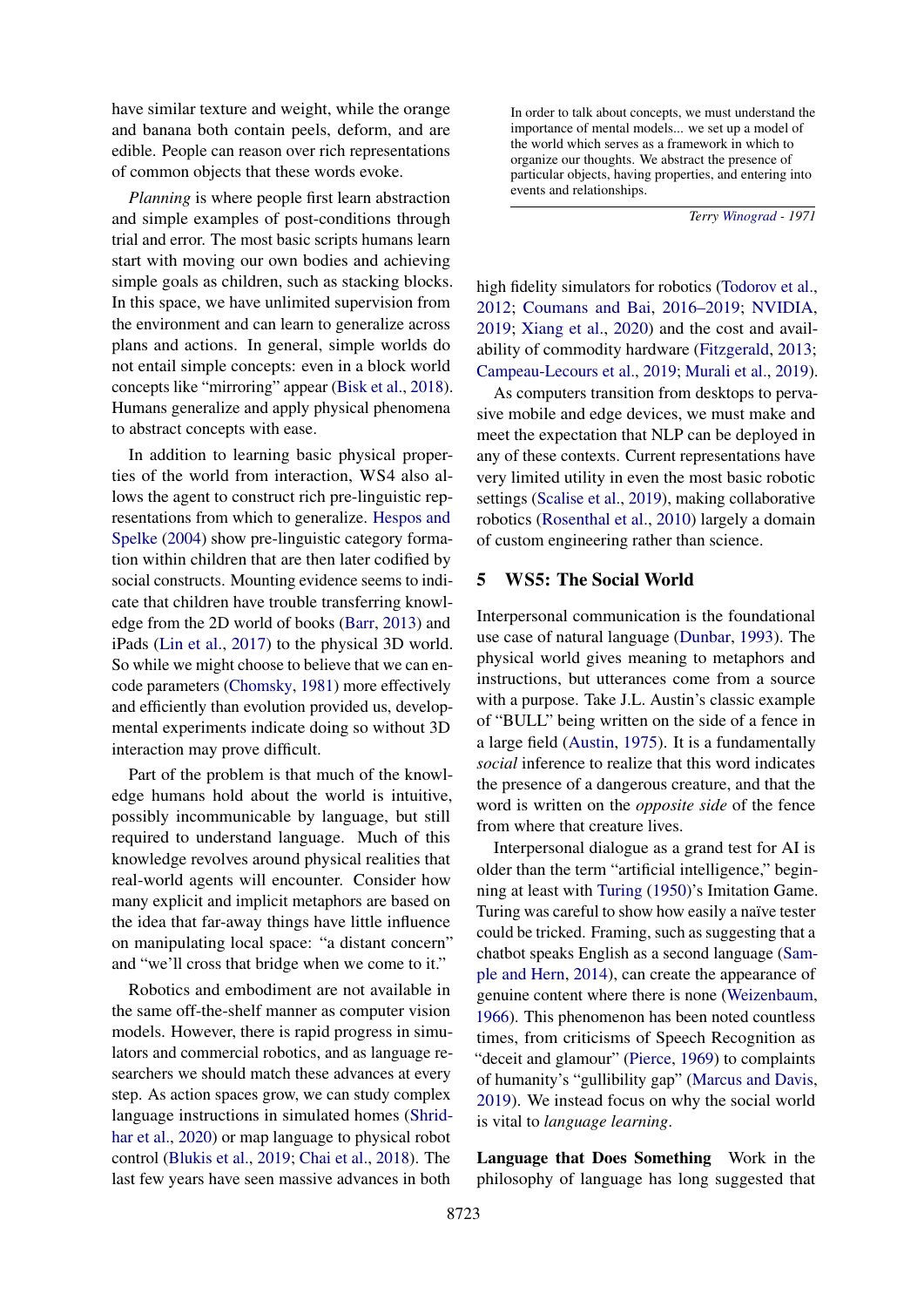*function* is the source of meaning, as famously illustrated through Wittgenstein's "language games" [\(Wittgenstein,](#page-17-12) [1953,](#page-17-12) [1958\)](#page-17-13). In linguistics, the usage-based theory of language acquisition suggests that constructions that are useful are the building blocks for everything else [\(Langacker,](#page-12-14) [1987,](#page-12-14) [1991\)](#page-12-15). The *economy* of this notion of use has been the subject of much inquiry and debate [\(Grice,](#page-11-15) [1975\)](#page-11-15). In recent years, these threads have begun to shed light on what use-cases language presents in both acquisition and its initial origins in our species [\(Tomasello,](#page-16-19) [2009;](#page-16-19) [Barsalou,](#page-9-17) [2008\)](#page-9-17), indicating the fundamental role of the social world.

WS1, WS2, WS3, and WS4 expand the factorizations of information available to linguistic meaning. allows language to be a *cause* instead of just a source of data. This is the ultimate goal for a language learner: to generate language that *does* something to the world.

Passive creation and evaluation of generated language separates generated utterances from their effects on other people, and while the latter is a rich learning signal it is inherently difficult to annotate. In order to learn the effects language has on the world, an agent must *participate* in linguistic activity, such as negotiation [\(Yang et al.,](#page-17-14) [2019a;](#page-17-14) [He et al.,](#page-11-16) [2018;](#page-11-16) [Lewis et al.,](#page-12-16) [2017\)](#page-12-16), collaboration [\(Chai et al.,](#page-10-18) [2017\)](#page-10-18), visual disambiguation [\(Anderson et al.,](#page-9-13) [2018;](#page-9-13) [Lazaridou et al.,](#page-12-17) [2017;](#page-12-17) [Liu](#page-13-14) [and Chai,](#page-13-14) [2015\)](#page-13-14), or providing emotional support [\(Rashkin et al.,](#page-14-16) [2019\)](#page-14-16). These activities require inferring mental states and social outcomes—a key area of interest in itself [\(Zadeh et al.,](#page-17-15) [2019\)](#page-17-15).

What "lame" means in terms of discriminative information is always at question: it can be defined as "undesirable," but what it tells one about the processes operating in the environment requires social context to determine [\(Bloom,](#page-9-18) [2002\)](#page-9-18). It is the toddler's social experimentation with "You're so lame!" that gives the word weight and definite intent [\(Ornaghi et al.,](#page-14-17) [2011\)](#page-14-17). In other words, the discriminative signal for the most foundational part of a word's meaning can only be observed by its effect on the world, and active experimentation is key to learning that effect. Active experimentation with language starkly contrasts with the disembodied chat bots that are the focus of the current dialogue community [\(Roller et al.,](#page-14-18) [2020;](#page-14-18) [Adiwardana et al.,](#page-9-19) [2020;](#page-9-19) [Zhou et al.,](#page-17-16) [2020;](#page-17-16) [Chen et al.,](#page-10-19) [2018;](#page-10-19) [Serban](#page-15-13) [et al.,](#page-15-13) [2017\)](#page-15-13), which often do not learn from individual experiences and whose environments are not persistent enough to learn the effects of actions.

Theory of Mind When attempting to get what we want, we confront people who have their own desires and identities. The ability to consider the feelings and knowledge of others is now commonly referred to as the "Theory of Mind" [\(Ne](#page-14-19)[matzadeh et al.,](#page-14-19) [2018\)](#page-14-19). This paradigm has also been described under the "Speaker-Listener" model [\(Stephens et al.,](#page-15-14) [2010\)](#page-15-14), and a rich theory to describe this computationally is being actively developed under the Rational Speech Act Model [\(Frank and](#page-11-17) [Goodman,](#page-11-17) [2012;](#page-11-17) [Bergen et al.,](#page-9-20) [2016\)](#page-9-20).

A series of challenges that attempt to address this fundamental aspect of communication have been introduced [\(Nematzadeh et al.,](#page-14-19) [2018;](#page-14-19) [Sap et al.,](#page-15-15) [2019\)](#page-15-15). These works are a great start towards deeper understanding, but static datasets can be problematic due to the risk of embedding spurious patterns and bias [\(de Vries et al.,](#page-17-17) [2020;](#page-17-17) [Le et al.,](#page-12-18) [2019;](#page-12-18) [Gururangan et al.,](#page-11-18) [2018;](#page-11-18) [Glockner et al.,](#page-11-19) [2018\)](#page-11-19), especially because examples where annotators cannot agree (which are usually thrown out before the dataset is released) still occur in real use cases. More flexible, dynamic evaluation [\(Zellers et al.,](#page-17-18) [2020;](#page-17-18) [Dinan et al.,](#page-11-20) [2019\)](#page-11-20) are a partial solution, but true persistence of identity and adaption to change are both necessary and still a long way off.

Training data in WS1-4, complex and large as it can be, does not offer the discriminatory signals that make the hypothesizing of consistent identity or mental states an efficient path towards lowering perplexity or raising accuracy [\(Liu et al.,](#page-13-18) [2016;](#page-13-18) [De-](#page-10-20)[Vault et al.,](#page-10-20) [2006\)](#page-10-20). First, there is a lack of inductive bias [\(Martin et al.,](#page-13-19) [2018\)](#page-13-19). Models learn what they need to discriminate between potential labels, and it is unlikely that universal function approximators such as neural networks would ever reliably posit that people, events, and causality exist without being biased towards such solutions [\(Mitchell,](#page-13-20) [1980\)](#page-13-20). Second, current cross entropy training losses actively discourage learning the tail of the distribution properly, as statistically infrequent events are drowned out [\(Pennington et al.,](#page-14-3) [2014;](#page-14-3) [Holtzman](#page-12-19) [et al.,](#page-12-19) [2020\)](#page-12-19). Meanwhile, it is precisely human's ability to draw on past experience and make zeroshot decisions that AI aims to emulate.

Language in a Social Context Whenever language is used between people, it exists in a concrete social context: status, role, intention, and countless other variables intersect at a specific point [\(Ward-](#page-17-19)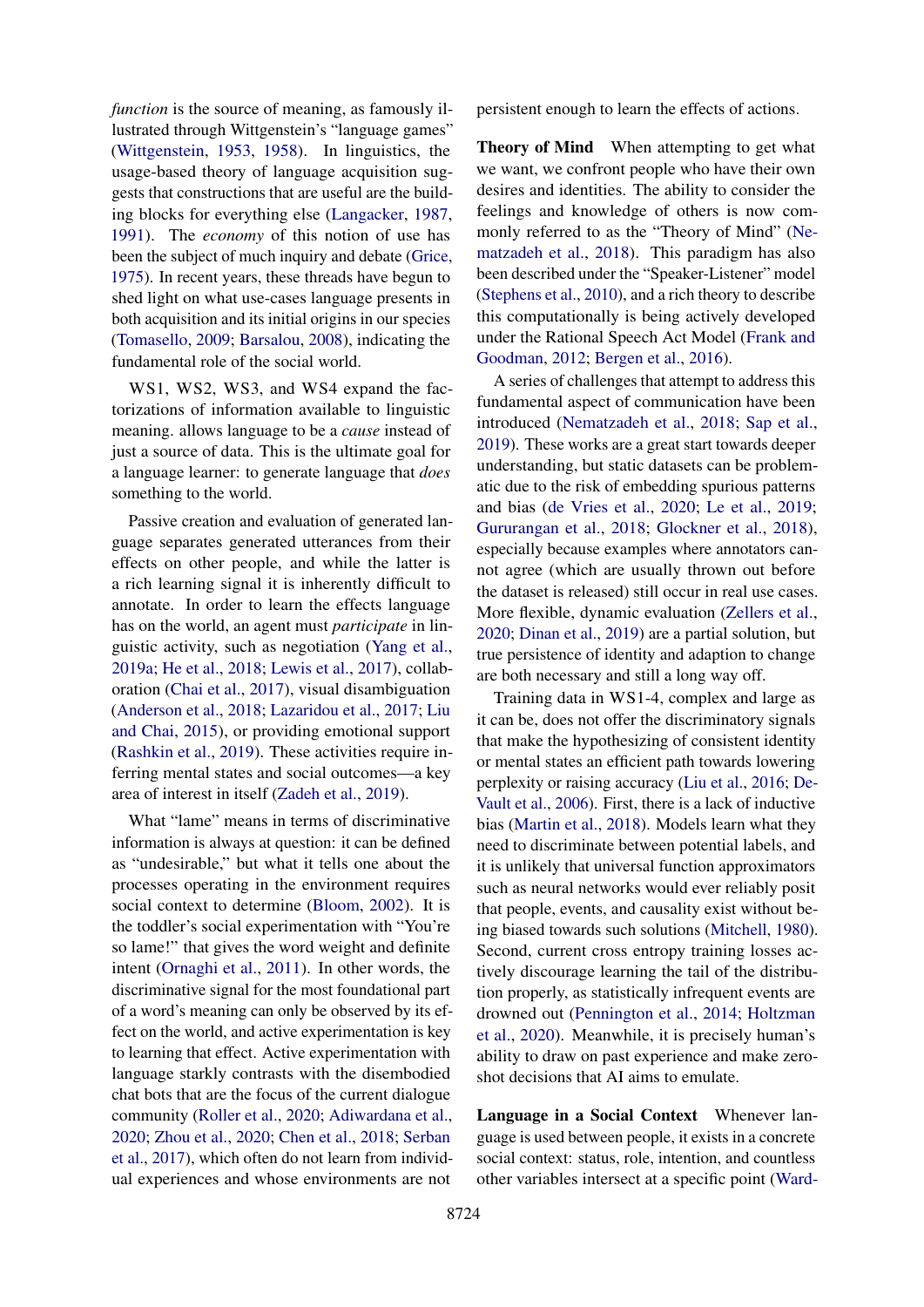[haugh,](#page-17-19) [2011\)](#page-17-19). These complexities are overlooked through selecting labels on which crowd workers agree. Current notions of ground truth in dataset construction are based on crowd consensus bereft of social context. We posit that ecologically valid evaluation of generative models will require the construction of situations where artificial agents are considered to have enough identity to be granted *social standing* for these interactions.

Social interaction is a precious signal, but initial studies have been strained by the trainingvalidation-test set scenario and reference-backed evaluations. Collecting data about rich natural situations is often impossible. To address this gap, learning by participation, where users can freely interact with an agent, is a necessary step to the ultimately *social* venture of communication. By exhibiting different attributes and sending varying signals, the sociolinguistic construction of identity [\(Ochs,](#page-14-20) [1993\)](#page-14-20) could be examined more deeply. Such experimentation in social intelligence is simply not possible with a fixed corpus. Once models are expected to be interacted with when tested, probing their decision boundaries for simplifications of reality and a lack of commonsense knowledge as in [Gardner et al.;](#page-11-21) [Kaushik et al.](#page-12-20) will become natural.

### 6 Self-Evaluation

We use the notion of World Scopes to make the following concrete claims:

### You can't learn language ...

... from the radio (Internet). WS2  $\subset$  WS3

*A task learner cannot be said to be in* WS*3 if it can succeed without perception (e.g., visual, auditory).*

#### ... from a television. WS3  $\subset$  WS4

*A task learner cannot be said to be in* WS*4 if the space of its world actions and consequences can be enumerated.*

#### ... by yourself. WS4  $\subset$  WS5

*A task learner cannot be said to be in* WS*5 unless achieving its goals requires cooperating with a human in the loop.*

By these definitions, most of NLP research still resides in WS2. This fact does not invalidate the utility or need for any of the research within NLP, but it is to say that much of that existing research targets a different goal than *language learning*.

These problems include the need to bring meaning and reasoning into systems that perform natural language processing, the need to infer and represent causality, the need to develop computationally-tractable representations of uncertainty and the need to develop systems that formulate and pursue long-term goals.

> *Michael Jordan (Artificial intelligence – the revolution hasn't happened yet, 2019)*

Where Should We Start? Many in our community are already examining phenomena in WSs 3-5. Note that research can explore higher WS phenomena without a resultant learner being in a higher WS. For example, a chatbot can investigate principles of the social world, but still lack the underlying social standing required for WS5. Next we describe four language use contexts which we believe are both research questions to be tackled and help illustrate the need to move beyond WS2.

Second language acquisition when visiting a foreign country leverages a shared, social world model that allows pointing to referent objects and miming internal states like hunger. The interlingua is physical and experiential. Such a rich internal world model should also be the goal for MT models: starting with images [\(Huang et al.,](#page-12-21) [2020\)](#page-12-21), moving through simulation, and then to the real world.

Coreference and WSD leverage a shared scene and theory of mind. To what extent are current coreference resolution issues resolved if an agent models the listener's desires and experiences explicitly rather than looking solely for adjacent lexical items? This setting is easiest to explore in embodied environments, but is not exclusive to them (e.g., TextWorld [\(Côté et al.,](#page-10-21) [2018\)](#page-10-21)).

Novel word learning from tactile knowledge and use: What is the instrument that you wear like a guitar but play like a piano? Objects can be described with both gestures and words about appearance and function. Such knowledge could begin to tackle physical metaphors that current NLP systems struggle with.

Personally charged language: How should a dialogue agent learn what is hurtful to a specific person? To someone who is sensitive about their grades because they had a period of struggle in school, the sentiment of "Don't be a fool!" can be hurtful, while for others it may seem playful. Social knowledge is requisite for realistic understanding of sentiment in situated human contexts.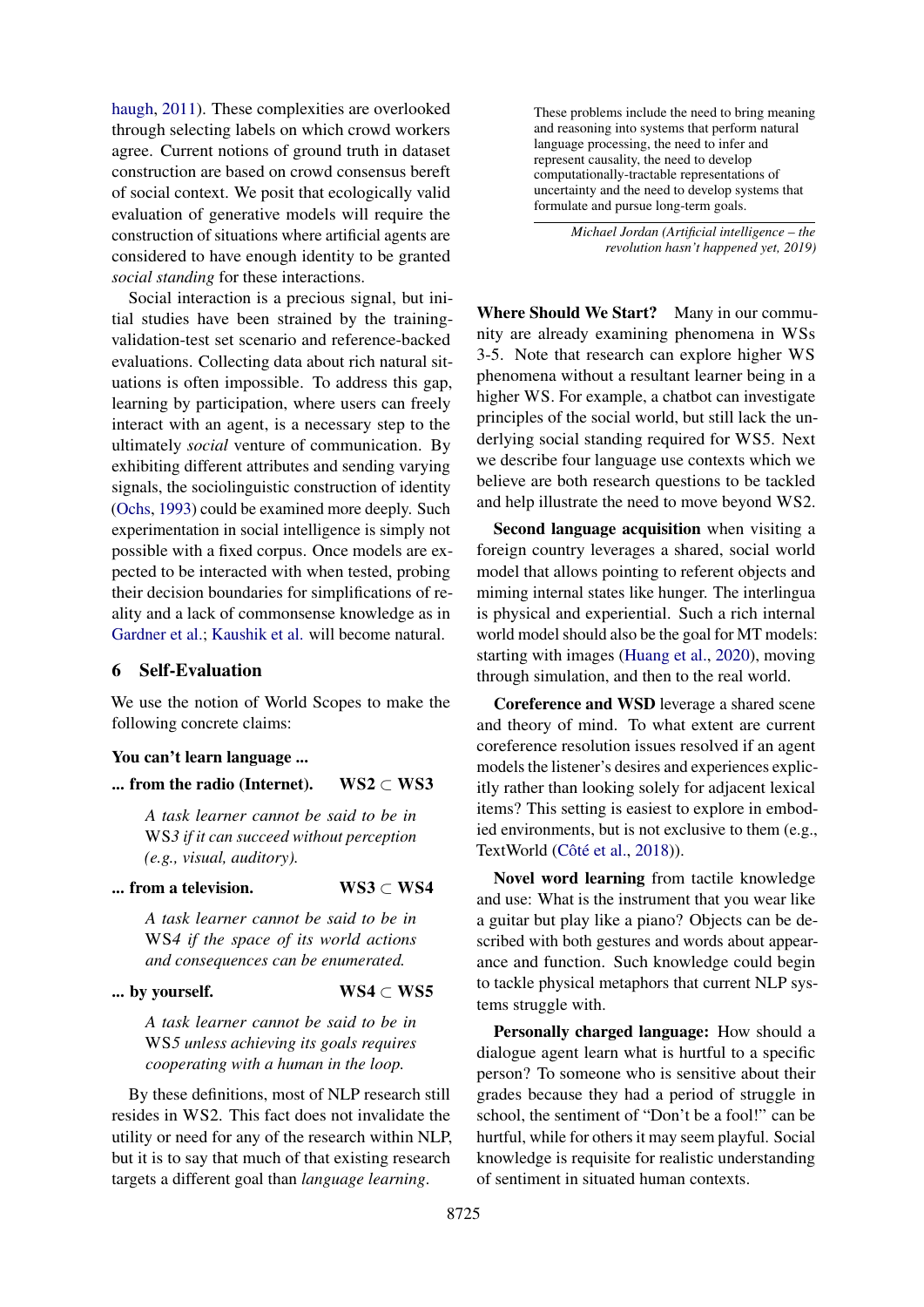Relevant recent work The move from WS2 to WS3 requires rethinking existing tasks and investigating where their semantics can be expanded and grounded. This idea is not new [\(Chen and Mooney,](#page-10-22) [2008;](#page-10-22) [Feng and Lapata,](#page-11-22) [2010;](#page-11-22) [Bruni et al.,](#page-10-23) [2014;](#page-10-23) [Lazaridou et al.,](#page-12-22) [2016\)](#page-12-22) and has accelerated in the last few years. [Elliott et al.](#page-11-23) [\(2016\)](#page-11-23) reframes machine translation with visual observations, a trend extended into videos [\(Wang et al.,](#page-17-7) [2019b\)](#page-17-7). [Regneri](#page-14-21) [et al.](#page-14-21) [\(2013\)](#page-14-21) introduce a foundational dataset aligning text descriptions and semantic annotations of actions with videos. Vision can even inform core tasks like syntax [\(Shi et al.,](#page-15-16) [2019\)](#page-15-16) and language modeling [\(Ororbia et al.,](#page-14-22) [2019\)](#page-14-22). Careful design is key, as visually augmented tasks can fail to require sensory perception [\(Thomason et al.,](#page-16-20) [2019a\)](#page-16-20).

Language-guided, embodied agents invoke many of the challenges of WS4. Language-based navigation [\(Anderson et al.,](#page-9-13) [2018\)](#page-9-13) and task completion [\(Shridhar et al.,](#page-15-10) [2020\)](#page-15-10) in simulation environments ground language to actions, but even complex simulation action spaces can be discretized and enumerated. By contrast, language-guided robots that perform task completion [\(Tellex et al.,](#page-16-21) [2014\)](#page-16-21) and learning [\(She et al.,](#page-15-17) [2014\)](#page-15-17) in the real world face challenging, continuous perception and control [\(Tellex et al.,](#page-16-15) [2020\)](#page-16-15). Consequently, research in this space effectively restricts understanding to small grammars [\(Paul et al.,](#page-14-23) [2018;](#page-14-23) [Walter](#page-17-20) [et al.,](#page-17-20) [2013\)](#page-17-20) or controlled dialog responses [\(Thoma](#page-16-14)[son et al.,](#page-16-14) [2020\)](#page-16-14). These efforts to translate language instructions to actions build towards using language for end-to-end, continuous control (WS4).

Collaborative games have long served as a testbed for studying language [\(Werner and Dyer,](#page-17-21) [1991\)](#page-17-21) and emergent communication [\(Schlangen,](#page-15-18) [2019a;](#page-15-18) [Lazaridou et al.,](#page-12-23) [2018;](#page-12-23) [Chaabouni et al.,](#page-10-24) [2020\)](#page-10-24). [Suhr et al.](#page-16-22) [\(2019a\)](#page-16-22) introduced an environment for evaluating language understanding in the service of a shared goal, and [Andreas and Klein](#page-9-21) [\(2016\)](#page-9-21) use a visual paradigm for studying pragmatics. Such efforts help us examine how inductive biases and environmental pressures build towards socialization (WS5), even if full social context is still too difficult and expensive to be practical.

Most of this research provides resources such as data, code, simulators and methodology for evaluating the multimodal content of linguistic representations [\(Schlangen,](#page-15-19) [2019b;](#page-15-19) [Silberer and Lapata,](#page-15-20) [2014;](#page-15-20) [Bruni et al.,](#page-9-22) [2012\)](#page-9-22). Moving forward, we encourage a broad re-examination of how NLP frames the relationship between meaning and context [\(Bender and](#page-9-23) [Koller,](#page-9-23) [2020\)](#page-9-23) and how pretraining obfuscates our ability to measure generalization [\(Linzen,](#page-13-21) [2020\)](#page-13-21).

## 7 Conclusions

Our World Scopes are steep steps. WS5 implies a persistent agent experiencing time and a personalized set of experiences. confined to IID datasets that lack the structure in time from which humans draw correlations about long-range causal dependencies. What happens if a machine is allowed to participate consistently? This is difficult to test under current evaluation paradigms for generalization. Yet, this is the structure of generalization in human development: drawing analogies to episodic memories and gathering new data through non-independent experiments.

As with many who have analyzed the history of NLP, its trends [\(Church,](#page-10-25) [2007\)](#page-10-25), its maturation toward a science [\(Steedman,](#page-15-21) [2008\)](#page-15-21), and its major challenges [\(Hirschberg and Manning,](#page-12-24) [2015;](#page-12-24) [Mc-](#page-13-22)[Clelland et al.,](#page-13-22) [2019\)](#page-13-22), we hope to provide momentum for a direction many are already heading. We call for and embrace the incremental, but purposeful, contextualization of language in human experience. With all that we have learned about what words can tell us and what they keep implicit, now is the time to ask: *What tasks, representations, and inductive-biases will fill the gaps?*

Computer vision and speech recognition are mature enough for investigation of broader linguistic contexts (W[S3\)](#page-3-0). The robotics industry is rapidly developing commodity hardware and sophisticated software that both facilitate new research and expect to incorporate language technologies (W[S4\)](#page-4-0). Simulators and videogames provide potential environments for social language learners (W[S5\)](#page-5-0). Our call to action is to encourage the community to lean in to trends prioritizing grounding and agency, and explicitly aim to broaden the corresponding World Scopes available to our models.

# Acknowledgements

Thanks to Raymond Mooney for suggestions, Paul Smolensky for disagreements, Catriona Silvey for developmental psychology help, and to a superset of: Emily Bender, Ryan Cotterel, Jesse Dunietz, Edward Grefenstette, Dirk Hovy, Casey Kennington, Ajay Divakaran, David Schlangend, Diyi Yang, and Semih Yagcioglu for pointers and suggestions.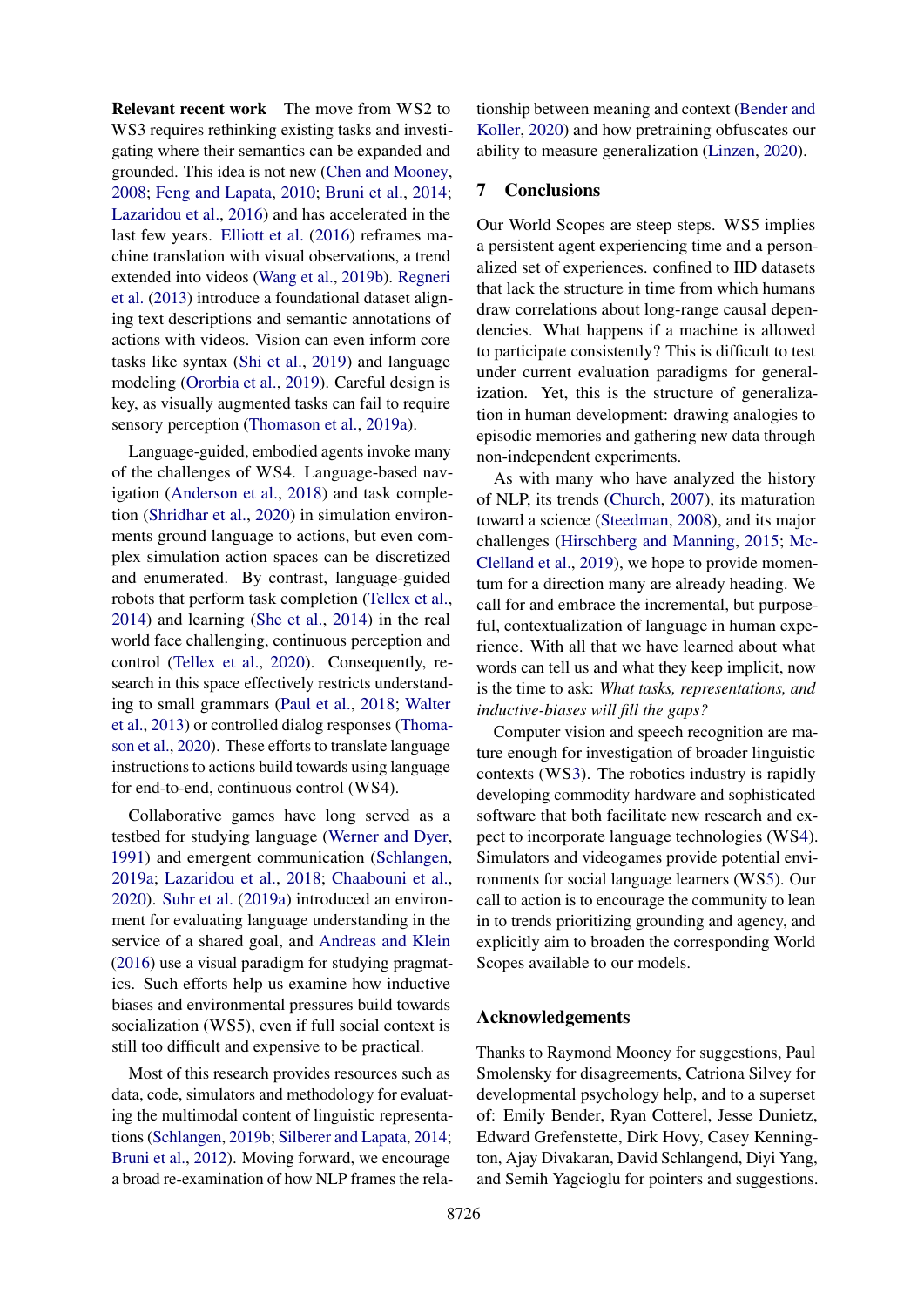#### References

- <span id="page-9-19"></span>Daniel Adiwardana, Minh-Thang Luong, David R So, Jamie Hall, Noah Fiedel, Romal Thoppilan, Zi Yang, Apoorv Kulshreshtha, Gaurav Nemade, Yifeng Lu, et al. 2020. [Towards a human-like open-domain](https://arxiv.org/abs/2001.09977) [chatbot.](https://arxiv.org/abs/2001.09977) *arXiv preprint arXiv:2001.09977*.
- <span id="page-9-12"></span>Peter Anderson, Xiaodong He, Chris Buehler, Damien Teney, Mark Johnson, Stephen Gould, and Lei Zhang. 2017. [Bottom-up and top-down attention for](https://arxiv.org/abs/1707.07998) [image captioning and visual question answering.](https://arxiv.org/abs/1707.07998) *Visual Question Answering Challenge at CVPR 2017*.
- <span id="page-9-13"></span>Peter Anderson, Qi Wu, Damien Teney, Jake Bruce, Mark Johnson, Niko Sünderhauf, Ian Reid, Stephen Gould, and Anton van den Hengel. 2018. [Vision](https://arxiv.org/abs/1711.07280)[and-Language Navigation: Interpreting visually](https://arxiv.org/abs/1711.07280)[grounded navigation instructions in real environ](https://arxiv.org/abs/1711.07280)[ments.](https://arxiv.org/abs/1711.07280) In *Proceedings of the IEEE Conference on Computer Vision and Pattern Recognition (CVPR)*.
- <span id="page-9-21"></span>Jacob Andreas and Dan Klein. 2016. [Reasoning about](https://doi.org/10.18653/v1/D16-1125) [pragmatics with neural listeners and speakers.](https://doi.org/10.18653/v1/D16-1125) In *Proceedings of the 2016 Conference on Empirical Methods in Natural Language Processing*, pages 1173–1182, Austin, Texas.
- <span id="page-9-11"></span>Stanislaw Antol, Aishwarya Agrawal, Jiasen Lu, Margaret Mitchell, Dhruv Batra, C Lawrence Zitnick, and Devi Parikh. 2015. [Vqa: Visual question an](https://arxiv.org/abs/1505.00468)[swering.](https://arxiv.org/abs/1505.00468) In *Proceedings of the IEEE international conference on computer vision*, pages 2425–2433.
- <span id="page-9-1"></span>John Langshaw Austin. 1975. *[How to do things with](https://global.oup.com/academic/product/how-to-do-things-with-words-9780198245537?cc=es&lang=en&s) [words](https://global.oup.com/academic/product/how-to-do-things-with-words-9780198245537?cc=es&lang=en&s)*. Oxford university press.
- <span id="page-9-10"></span>Philip Bachman, R Devon Hjelm, and William Buch-walter. 2019. [Learning representations by maximiz](http://papers.nips.cc/paper/9686-learning-representations-by-maximizing-mutual-information-across-views)[ing mutual information across views.](http://papers.nips.cc/paper/9686-learning-representations-by-maximizing-mutual-information-across-views) In *Advances in Neural Information Processing Systems 32*.
- <span id="page-9-9"></span>Anton Bakhtin, Laurens van der Maaten, Justin Johnson, Laura Gustafson, and Ross Girshick. 2019. [Phyre: A new benchmark for physical reasoning.](http://arxiv.org/abs/1908.05656) In *Advances in Neural Information Processing Systems 32 (NIPS 2019)*.
- <span id="page-9-0"></span>Dare A. Baldwin, Ellen M. Markman, Brigitte Bill, Renee N. Desjardins, Jane M. Irwin, and Glynnis Tidball. 1996. [Infants' reliance on a social criterion for](http://www.jstor.org/stable/1131771) [establishing word-object relations.](http://www.jstor.org/stable/1131771) *Child Development*, 67(6):3135–3153.
- <span id="page-9-5"></span>H.B. Barlow. 1989. [Unsupervised learning.](https://direct.mit.edu/books/book/2856/Unsupervised-LearningFoundations-of-Neural) *Neural Computation*, 1(3):295–311.
- <span id="page-9-6"></span>Marco Baroni, Silvia Bernardini, Adriano Ferraresi, and Eros Zanchetta. 2009. [The wacky wide web: a](https://idp.springer.com/authorize/casa?redirect_uri=https://link.springer.com/content/pdf/10.1007/s10579-009-9081-4.pdf&casa_token=a2FnBvTlrRsAAAAA:-pdW35d97Fvbq-5wIGC3OKn-Sht7Y-F0Ty-taKKlvywslJTIZgHH2wpSRh6itp81EYdIZhyEZkbwvpmZ8Q) [collection of very large linguistically processed web](https://idp.springer.com/authorize/casa?redirect_uri=https://link.springer.com/content/pdf/10.1007/s10579-009-9081-4.pdf&casa_token=a2FnBvTlrRsAAAAA:-pdW35d97Fvbq-5wIGC3OKn-Sht7Y-F0Ty-taKKlvywslJTIZgHH2wpSRh6itp81EYdIZhyEZkbwvpmZ8Q)[crawled corpora.](https://idp.springer.com/authorize/casa?redirect_uri=https://link.springer.com/content/pdf/10.1007/s10579-009-9081-4.pdf&casa_token=a2FnBvTlrRsAAAAA:-pdW35d97Fvbq-5wIGC3OKn-Sht7Y-F0Ty-taKKlvywslJTIZgHH2wpSRh6itp81EYdIZhyEZkbwvpmZ8Q) *Language resources and evaluation*, 43(3):209–226.
- <span id="page-9-15"></span>Rachel Barr. 2013. [Memory constraints on infant learn](https://doi.org/10.1111/cdep.12041)[ing from picture books, television, and touchscreens.](https://doi.org/10.1111/cdep.12041) *Child Development Perspectives*, 7(4):205–210.
- <span id="page-9-17"></span>Lawrence W Barsalou. 2008. [Grounded cognition.](https://www.annualreviews.org/doi/abs/10.1146/annurev.psych.59.103006.093639) *Annu. Rev. Psychol.*, 59:617–645.
- <span id="page-9-23"></span>Emily M Bender and Alexander Koller. 2020. [Climb](https://www.aclweb.org/anthology/2020.acl-main.463)[ing towards nlu: On meaning, form, and understand](https://www.aclweb.org/anthology/2020.acl-main.463)[ing in the age of data.](https://www.aclweb.org/anthology/2020.acl-main.463) In *Association for Computational Linguistics (ACL)*.
- <span id="page-9-2"></span>Yoshua Bengio, Réjean Ducharme, Pascal Vincent, and Christian Jauvin. 2003. [A neural probabilistic lan](https://jmlr.org/papers/volume3/tmp/bengio03a.pdf)[guage model.](https://jmlr.org/papers/volume3/tmp/bengio03a.pdf) *Journal of Machine Learning Research*, 3:1137–1155.
- <span id="page-9-20"></span>Leon Bergen, Roger Levy, and Noah Goodman. 2016. [Pragmatic reasoning through semantic inference.](https://www.jmlr.org/papers/volume3/blei03a/blei03a.pdf) *Semantics and Pragmatics*, 9.
- <span id="page-9-14"></span>Yonatan Bisk, Kevin Shih, Yejin Choi, and Daniel Marcu. 2018. [Learning Interpretable Spatial Oper](https://arxiv.org/abs/1712.03463)[ations in a Rich 3D Blocks World](https://arxiv.org/abs/1712.03463) . In *Proceedings of the Thirty-Second Conference on Artificial Intelligence (AAAI-18)*.
- <span id="page-9-8"></span>Yonatan Bisk, Rowan Zellers, Ronan Le Bras, Jianfeng Gao, and Yejin Choi. 2020. [PIQA: Reasoning](https://arxiv.org/abs/1911.11641) [about physical commonsense in natural language.](https://arxiv.org/abs/1911.11641) In *Thirty-Fourth AAAI Conference on Artificial Intelligence*.
- <span id="page-9-4"></span>David M. Blei, Andrew Y. Ng, and Michael I. Jordan. 2003. [Latent dirichlet allocation.](https://www.jmlr.org/papers/volume3/blei03a/blei03a.pdf) *Journal of Machine Learning Research*, 3:993–1022.
- <span id="page-9-18"></span>Paul Bloom. 2002. *[How children learn the meanings](https://mitpress.mit.edu/books/how-children-learn-meanings-words#:~:text=According%20to=%20Paul%20Bloom=%2C==%20children,general%20learning%20and%20memory%20abilities.) [of words](https://mitpress.mit.edu/books/how-children-learn-meanings-words#:~:text=According%20to=%20Paul%20Bloom=%2C==%20children,general%20learning%20and%20memory%20abilities.)*. MIT press.
- <span id="page-9-16"></span>Valts Blukis, Yannick Terme, Eyvind Niklasson, Ross A. Knepper, and Yoav Artzi. 2019. [Learning to](https://arxiv.org/abs/1910.09664) [map natural language instructions to physical quad](https://arxiv.org/abs/1910.09664)[copter control using simulated flight.](https://arxiv.org/abs/1910.09664) In *3rd Conference on Robot Learning (CoRL)*.
- <span id="page-9-3"></span>Peter F Brown, Peter V deSouza, Robert L Mercer, Vincent J Della Pietra, and Jenifer C Lai. 1992. [Class](http://acl.ldc.upenn.edu/J/J92/J92-4003.pdf)[based n-gram models of natural language.](http://acl.ldc.upenn.edu/J/J92/J92-4003.pdf) *Computational Linguistics*, 18.
- <span id="page-9-7"></span>Tom B. Brown, Benjamin Mann, Nick Ryder, Melanie Subbiah, Jared Kaplan, Prafulla Dhariwal, Arvind Neelakantan, Pranav Shyam, Girish Sastry, Amanda Askell, Sandhini Agarwal, Ariel Herbert-Voss, Gretchen Krueger, Tom Henighan, Rewon Child, Aditya Ramesh, Daniel M. Ziegler, Jeffrey Wu, Clemens Winter, Christopher Hesse, Mark Chen, Eric Sigler, Mateusz Litwin, Scott Gray, Benjamin Chess, Jack Clark, Christopher Berner, Sam Mc-Candlish, Alec Radford, Ilya Sutskever, and Dario Amodei. 2020. [Language models are few-shot learn](https://arxiv.org/abs/2005.14165)[ers.](https://arxiv.org/abs/2005.14165) In *preprint*.
- <span id="page-9-22"></span>Elia Bruni, Gemma Boleda, Marco Baroni, and Nam-Khanh Tran. 2012. [Distributional semantics in tech](https://www.aclweb.org/anthology/P12-1015)[nicolor.](https://www.aclweb.org/anthology/P12-1015) In *Proceedings of the 50th Annual Meeting of the Association for Computational Linguistics (Volume 1: Long Papers)*, pages 136–145, Jeju Island, Korea.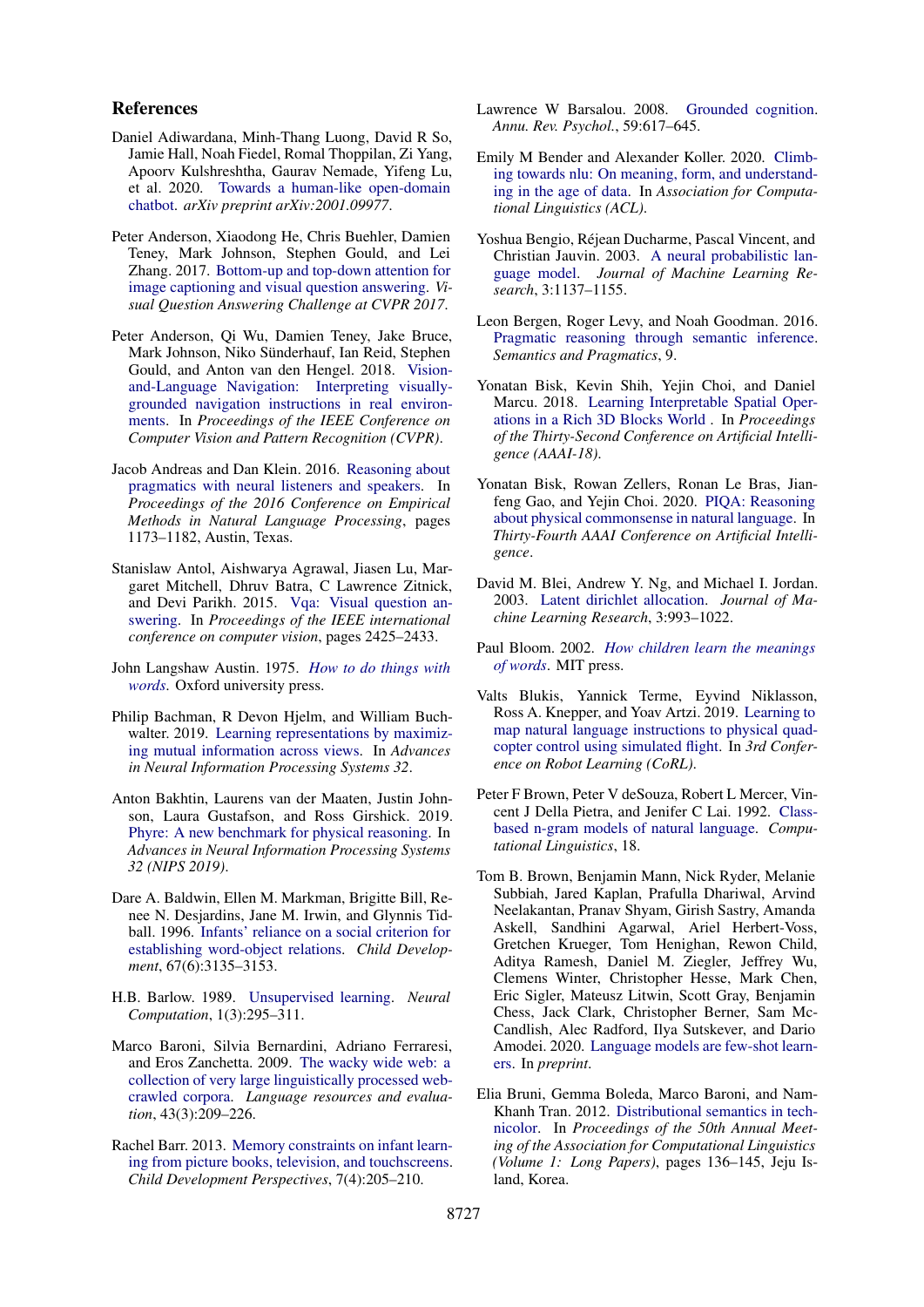- <span id="page-10-23"></span>Elia Bruni, Nam Khanh Tran, and Marco Baroni. 2014. [Multimodal distributional semantics.](https://www.jair.org/index.php/jair/article/view/10857) *Journal of Artificial Intelligence Research*, 49:1–47.
- <span id="page-10-17"></span>Alexandre Campeau-Lecours, Hugo Lamontagne, Simon Latour, Philippe Fauteux, Véronique Maheu, François Boucher, Charles Deguire, and Louis-Joseph Caron L'Ecuyer. 2019. [Kinova modular](https://dl.acm.org/doi/10.4018/IJRAT.2017070104) [robot arms for service robotics applications.](https://dl.acm.org/doi/10.4018/IJRAT.2017070104) In *Rapid Automation: Concepts, Methodologies, Tools, and Applications*, pages 693–719. IGI Global.
- <span id="page-10-24"></span>Rahma Chaabouni, Eugene Kharitonov, Diane Bouchacourt, Emmanuel Dupoux, and Marco Baroni. 2020. [Compositionality and generalization in emergent](https://arxiv.org/abs/2004.09124) [languages.](https://arxiv.org/abs/2004.09124) In *Association for Computational Linguistics (ACL)*.
- <span id="page-10-18"></span>Joyce Y. Chai, Rui Fang, Changsong Liu, and Lanbo She. 2017. [Collaborative language grounding to](https://doi.org/10.1609/aimag.v37i4.2684)[ward situated human-robot dialogue.](https://doi.org/10.1609/aimag.v37i4.2684) *AI Magazine*, 37(4):32–45.
- <span id="page-10-15"></span>Joyce Y. Chai, Qiaozi Gao, Lanbo She, Shaohua Yang, Sari Saba-Sadiya, and Guangyue Xu. 2018. [Lan](https://www.ijcai.org/Proceedings/2018/0001.pdf)[guage to action: Towards interactive task learning](https://www.ijcai.org/Proceedings/2018/0001.pdf) [with physical agents.](https://www.ijcai.org/Proceedings/2018/0001.pdf) In *Proceedings of the Twenty-Seventh International Joint Conference on Artificial Intelligence (IJCAI-18)*.
- <span id="page-10-12"></span>Soravit Changpinyo, Wei-Lun Chao, and Fei Sha. 2017. [Predicting visual exemplars of unseen classes for](Predicting visual exemplars of unseen classes for zero-shot learning.) [zero-shot learning.](Predicting visual exemplars of unseen classes for zero-shot learning.) In *ICCV*.
- <span id="page-10-11"></span>Wei-Lun Chao, Soravit Changpinyo, Boqing Gong, and Fei Sha. 2016. [An empirical study and analysis](https://arxiv.org/abs/1605.04253) [of generalized zero-shot learning for object recog](https://arxiv.org/abs/1605.04253)[nition in the wild.](https://arxiv.org/abs/1605.04253) In *ECCV*, pages 52–68, Cham. Springer International Publishing.
- <span id="page-10-8"></span>Eugene Charniak. 1977. [A framed painting: The rep](https://www.sciencedirect.com/science/article/abs/pii/S0364021377800153)[resentation of a common sense knowledge fragment.](https://www.sciencedirect.com/science/article/abs/pii/S0364021377800153) *Cognitive Science*, 1(4):355–394.
- <span id="page-10-19"></span>Chun-Yen Chen, Dian Yu, Weiming Wen, Yi Mang Yang, Jiaping Zhang, Mingyang Zhou, Kevin Jesse, Austin Chau, Antara Bhowmick, Shreenath Iyer, et al. 2018. [Gunrock: Building a human-like social](https://www.aclweb.org/anthology/D19-3014.pdf) [bot by leveraging large scale real user data.](https://www.aclweb.org/anthology/D19-3014.pdf) *Alexa Prize Proceedings*.
- <span id="page-10-22"></span>David L. Chen and Raymond J. Mooney. 2008. [Learn](http://www.cs.utexas.edu/users/ai-lab?chen:icml08)[ing to sportscast: A test of grounded language ac](http://www.cs.utexas.edu/users/ai-lab?chen:icml08)[quisition.](http://www.cs.utexas.edu/users/ai-lab?chen:icml08) In *Proceedings of the 25th International Conference on Machine Learning (ICML)*, Helsinki, Finland.
- <span id="page-10-7"></span>SF Chen and Joshua Goodman. 1996. [An empirical](https://www.aclweb.org/anthology/P96-1041.pdf) [study of smoothing techniques for language model](https://www.aclweb.org/anthology/P96-1041.pdf)[ing.](https://www.aclweb.org/anthology/P96-1041.pdf) In *Association for Computational Linguistics*, pages 310–318.
- <span id="page-10-13"></span>Maxime Chevalier-Boisvert, Dzmitry Bahdanau, Salem Lahlou, Lucas Willems, Chitwan Saharia, Thien Huu Nguyen, and Yoshua Bengio. 2019. [Babyai: First steps towards grounded language](https://arxiv.org/abs/1810.08272) [learning with a human in the loop.](https://arxiv.org/abs/1810.08272) In *ICLR'2019*.
- <span id="page-10-1"></span>Noam Chomsky. 1965. *[Aspects of the Theory of Syntax](https://mitpress.mit.edu/books/aspects-theory-syntax)*. MIT Press.
- <span id="page-10-2"></span>Noam Chomsky. 1980. *Language and learning: the debate between Jean Piaget and Noam Chomsky*. Harvard University Press.
- <span id="page-10-14"></span>Noam Chomsky. 1981. *[Lectures on Government and](https://books.google.com/books/about/Lectures_on_Government_and_Binding.html?id=0H4mngEACAAJ) [Binding](https://books.google.com/books/about/Lectures_on_Government_and_Binding.html?id=0H4mngEACAAJ)*. Mouton de Gruyter.
- <span id="page-10-25"></span>Kenneth Church. 2007. [A pendulum swung too far.](https://journals.linguisticsociety.org/elanguage/lilt/article/view/2581.html) *Linguistic Issues in Language Technology – LiLT*, 2.
- <span id="page-10-3"></span>L. Coleman and P. Kay. 1981. [The english word "lie".](https://muse.jhu.edu/article/452208) *Linguistics*, 57.
- <span id="page-10-4"></span>Ronan Collobert and Jason Weston. 2008. [A unified](https://dl.acm.org/doi/10.1145/1390156.1390177) [architecture for natural language processing: deep](https://dl.acm.org/doi/10.1145/1390156.1390177) [neural networks with multitask learning.](https://dl.acm.org/doi/10.1145/1390156.1390177) In *ICML*.
- <span id="page-10-21"></span>Marc-Alexandre Côté, Ákos Kádár, Xingdi Yuan, Ben Kybartas, Tavian Barnes, Emery Fine, James Moore, Ruo Yu Tao, Matthew Hausknecht, Layla El Asri, Mahmoud Adada, Wendy Tay, and Adam Trischler. 2018. [Textworld: A learning environment for text](https://www.microsoft.com/en-us/research/project/textworld/)[based games.](https://www.microsoft.com/en-us/research/project/textworld/) *ArXiv*, abs/1806.11532.
- <span id="page-10-16"></span>Erwin Coumans and Yunfei Bai. 2016–2019. Pybullet, a python module for physics simulation for games, robotics and machine learning. [http://pybullet.](http://pybullet.org) [org](http://pybullet.org).
- <span id="page-10-10"></span>Abhishek Das, Samyak Datta, Georgia Gkioxari, Stefan Lee, Devi Parikh, and Dhruv Batra. 2018. [Em](https://arxiv.org/abs/1711.11543)[bodied question answering.](https://arxiv.org/abs/1711.11543) In *Proceedings of the IEEE Conference on Computer Vision and Pattern Recognition Workshops*, pages 2054–2063.
- <span id="page-10-5"></span>Scott Deerwester, Susan T. Dumais, George W. Furnas, Thomas K. Landauer, and Richard Harshman. 1988. Improving information retrieval with latent semantic indexing. In *Proceedings of the 51st Annual Meeting of the American Society for Information Science 25*, pages 36 – 40.
- <span id="page-10-6"></span>Scott Deerwester, Susan T. Dumais, George W. Furnas, Thomas K. Landauer, and Richard Harshman. 1990. [Indexing by latent semantic analysis.](https://doi.org/10.1002/(SICI)1097-4571(199009)41:6<391::AID-ASI1>3.0.CO;2-9) *Journal of the American Society for Information Science*, 41(6):391–407.
- <span id="page-10-9"></span>Gerald Dejong. 1981. [Generalizations based on expla](https://dl.acm.org/doi/10.5555/1623156.1623172)[nations.](https://dl.acm.org/doi/10.5555/1623156.1623172) In *Proceedings of the 7th international joint conference on Artificial intelligence (IJCAI)*.
- <span id="page-10-20"></span>David DeVault, Iris Oved, and Matthew Stone. 2006. [Societal grounding is essential to meaningful lan](https://www.aaai.org/Library/AAAI/2006/aaai06-119.php)[guage use.](https://www.aaai.org/Library/AAAI/2006/aaai06-119.php) In *Proceedings of the National Conference on Artificial Intelligence*, volume 21, page 747.
- <span id="page-10-0"></span>Jacob Devlin, Ming-Wei Chang, Kenton Lee, and Kristina Toutanova. 2019. [BERT: Pre-training of](https://arxiv.org/abs/1810.04805) [Deep Bidirectional Transformers for Language Un](https://arxiv.org/abs/1810.04805)[derstanding.](https://arxiv.org/abs/1810.04805) In *North American Chapter of the Association for Computational Linguistics (NAACL)*.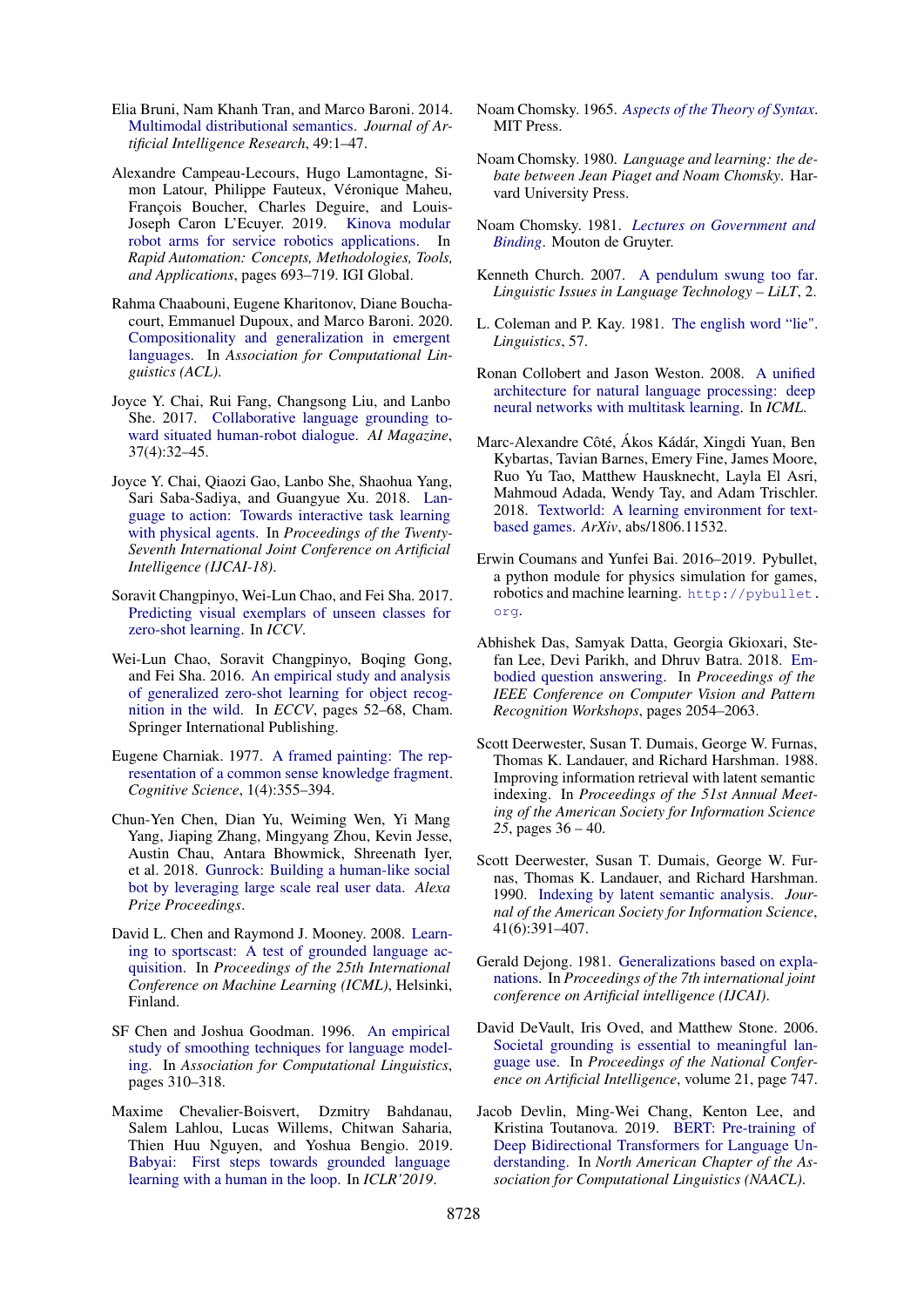- <span id="page-11-20"></span>Emily Dinan, Samuel Humeau, Bharath Chintagunta, and Jason Weston. 2019. [Build it break it fix it for](https://arxiv.org/abs/1908.06083) [dialogue safety: Robustness from adversarial human](https://arxiv.org/abs/1908.06083) [attack.](https://arxiv.org/abs/1908.06083) In *Proceedings of the 2019 Conference on Empirical Methods in Natural Language Processing and the 9th International Joint Conference on Natural Language Processing (EMNLP-IJCNLP)*, pages 4529–4538.
- <span id="page-11-3"></span>Susan T. Dumais. 2004. [Latent semantic analysis.](https://doi.org/10.1002/aris.1440380105) *Annual Review of Information Science and Technology*, 38(1):188–230.
- <span id="page-11-14"></span>Robin IM Dunbar. 1993. [Coevolution of neocortical](https://www.cambridge.org/core/journals/behavioral-and-brain-sciences/article/coevolution-of-neocortical-size-group-size-and-language-in-humans/4290FF4D7362511136B9A15A96E74FEF) [size, group size and language in humans.](https://www.cambridge.org/core/journals/behavioral-and-brain-sciences/article/coevolution-of-neocortical-size-group-size-and-language-in-humans/4290FF4D7362511136B9A15A96E74FEF) *Behavioral and brain sciences*, 16(4):681–694.
- <span id="page-11-12"></span>Yanai Elazar, Abhijit Mahabal, Deepak Ramachandran, Tania Bedrax-Weiss, and Dan Roth. 2019. [How](https://arxiv.org/abs/1906.01327) [large are lions? inducing distributions over quanti](https://arxiv.org/abs/1906.01327)[tative attributes.](https://arxiv.org/abs/1906.01327) In *Proceedings of the 57th Annual Meeting of the Association for Computational Linguistics*, pages 3973–3983.
- <span id="page-11-23"></span>Desmond Elliott, Stella Frank, Khalil Sima'an, and Lucia Specia. 2016. [Multi30k: Multilingual english](https://www.aclweb.org/anthology/W16-3210/)[german image descriptions.](https://www.aclweb.org/anthology/W16-3210/) In *Workshop on Vision and Langauge at ACL '16*.
- <span id="page-11-1"></span>J Elman. 1990. [Finding structure in time.](http://doi.wiley.com/10.1016/0364-0213(90)90002-E) *Cognitive Science*, 14(2):179–211.
- <span id="page-11-4"></span>Katrin Erk and Sebastian Padó. 2008. [A structured](https://www.aclweb.org/anthology/D08-1094) [vector space model for word meaning in context.](https://www.aclweb.org/anthology/D08-1094) In *Proceedings of the 2008 Conference on Empirical Methods in Natural Language Processing*, pages 897–906, Honolulu, Hawaii.
- <span id="page-11-0"></span>Susan Ervin-Tripp. 1973. [Some strategies for the first](https://doi.org/https://doi.org/10.1016/B978-0-12-505850-6.50018-9) [two years.](https://doi.org/https://doi.org/10.1016/B978-0-12-505850-6.50018-9) In Timothy E. Moore, editor, *Cognitive Development and Acquisition of Language*, pages 261 – 286. Academic Press, San Diego.
- <span id="page-11-9"></span>Ali Farhadi, M Hejrati, M Sadeghi, Peter Young, Cyrus Rashtchian, Julia Hockenmaier, and David Forsyth. 2010. [Every picture tells a story: Generating sen](http://www.springerlink.com/index/H367766M452N5675.pdf)[tences from images.](http://www.springerlink.com/index/H367766M452N5675.pdf) In *European Conference on Computer Vision*. Springer.
- <span id="page-11-22"></span>Yansong Feng and Mirella Lapata. 2010. [Topic models](https://www.aclweb.org/anthology/N10-1125) [for image annotation and text illustration.](https://www.aclweb.org/anthology/N10-1125) In *Human Language Technologies: The 2010 Annual Conference of the North American Chapter of the Association for Computational Linguistics*, pages 831–839, Los Angeles, California.
- <span id="page-11-2"></span>J. R. Firth. 1957. [A synopsis of linguistic theory, 1930-](https://books.google.com/books/about/A_Synopsis_of_Linguistic_Theory_1930_195.html?id=T8LDtgAACAAJ) [1955.](https://books.google.com/books/about/A_Synopsis_of_Linguistic_Theory_1930_195.html?id=T8LDtgAACAAJ) *Studies in Linguistic Analysis*.
- <span id="page-11-13"></span>Cliff Fitzgerald. 2013. [Developing baxter.](https://ieeexplore.ieee.org/document/6556344) In *2013 IEEE Conference on Technologies for Practical Robot Applications (TePRA)*.
- <span id="page-11-5"></span>W. Nelson Francis. 1964. [A standard sample of](https://books.google.com/books/about/A_Standard_Sample_of_Present_day_English.html?id=KupWAAAAMAAJ) [present-day english for use with digital computers.](https://books.google.com/books/about/A_Standard_Sample_of_Present_day_English.html?id=KupWAAAAMAAJ) *Report to the U.S Office of Education on Cooperative Research Project No. E-007*.
- <span id="page-11-17"></span>Michael C Frank and Noah D Goodman. 2012. [Pre](https://science.sciencemag.org/content/336/6084/998)[dicting pragmatic reasoning in language games.](https://science.sciencemag.org/content/336/6084/998) *Science*, 336(6084):998–998.
- <span id="page-11-7"></span>Ruiji Fu, Jiang Guo, Bing Qin, Wanxiang Che, Haifeng Wang, and Ting Liu. 2014. [Learning semantic hier](https://www.aclweb.org/anthology/P14-1113/)[archies via word embeddings.](https://www.aclweb.org/anthology/P14-1113/) In *Proceedings of the 52nd Annual Meeting of the Association for Computational Linguistics (Volume 1: Long Papers)*, pages 1199–1209.
- <span id="page-11-21"></span>Matt Gardner, Yoav Artzi, Victoria Basmova, Jonathan Berant, Ben Bogin, Sihao Chen, Pradeep Dasigi, Dheeru Dua, Yanai Elazar, Ananth Gottumukkala, Nitish Gupta, Hanna Hajishirzi, Gabriel Ilharco, Daniel Khashabi, Kevin Lin, Jiangming Liu, Nelson F. Liu, Phoebe Mulcaire, Qiang Ning, Sameer Singh, Noah A. Smith, Sanjay Subramanian, Reut Tsarfaty, Eric Wallace, Ally Zhang, and Ben Zhou. 2020. [Evaluating NLP Models via Contrast Sets.](https://arxiv.org/abs/2004.02709) *arXiv:2004.02709*.
- <span id="page-11-19"></span>Max Glockner, Vered Shwartz, and Yoav Goldberg. 2018. [Breaking nli systems with sentences that re](https://www.aclweb.org/anthology/P18-2103/)[quire simple lexical inferences.](https://www.aclweb.org/anthology/P18-2103/) In *Proceedings of the 56th Annual Meeting of the Association for Computational Linguistics (Volume 2: Short Papers)*, pages 650–655.
- <span id="page-11-6"></span>I J Good. 1953. [The population frequencies of](http://www.jstor.org/discover/10.2307/2333344?uid=3739256&uid=2460338175&uid=2460337855&uid=2&uid=4&uid=83&uid=63&sid=21100869675971) [species and the estimation of population parameters.](http://www.jstor.org/discover/10.2307/2333344?uid=3739256&uid=2460338175&uid=2460337855&uid=2&uid=4&uid=83&uid=63&sid=21100869675971) *Biometrika*, 40:237–264.
- <span id="page-11-15"></span>Herbert P Grice. 1975. Logic and conversation. In *Speech acts*, pages 41–58. Brill.
- <span id="page-11-18"></span>Suchin Gururangan, Swabha Swayamdipta, Omer Levy, Roy Schwartz, Samuel Bowman, and Noah A Smith. 2018. [Annotation artifacts in natural lan](https://arxiv.org/abs/1803.02324)[guage inference data.](https://arxiv.org/abs/1803.02324) In *Proceedings of the 2018 Conference of the North American Chapter of the Association for Computational Linguistics: Human Language Technologies, Volume 2 (Short Papers)*, pages 107–112.
- <span id="page-11-8"></span>Stevan Harnad. 1990. The symbol grounding problem. *Physica D*, 42:335–346.
- Zellig S Harris. 1954. Distributional structure. *Word*, 10:146–162.
- <span id="page-11-11"></span>David Harwath, Wei-Ning Hsu, and James Glass. 2020. [Learning hierarchical discrete linguistic units from](https://arxiv.org/abs/1911.09602) [visually-grounded speech.](https://arxiv.org/abs/1911.09602) In *ICLR 2020*.
- <span id="page-11-10"></span>David Harwath, Adrià Recasens, Dídac Surís, Galen Chuang, Antonio Torralba, and James Glass. 2019. [Jointly discovering visual objects and spoken words](https://link.springer.com/article/10.1007/s11263-019-01205-0) [from raw sensory input.](https://link.springer.com/article/10.1007/s11263-019-01205-0) *International Journal of Computer Vision*.
- <span id="page-11-16"></span>He He, Derek Chen, Anusha Balakrishnan, and Percy Liang. 2018. [Decoupling strategy and generation in](https://arxiv.org/abs/1808.09637) [negotiation dialogues.](https://arxiv.org/abs/1808.09637) In *Proceedings of the 2018 Conference on Empirical Methods in Natural Language Processing*, pages 2333–2343.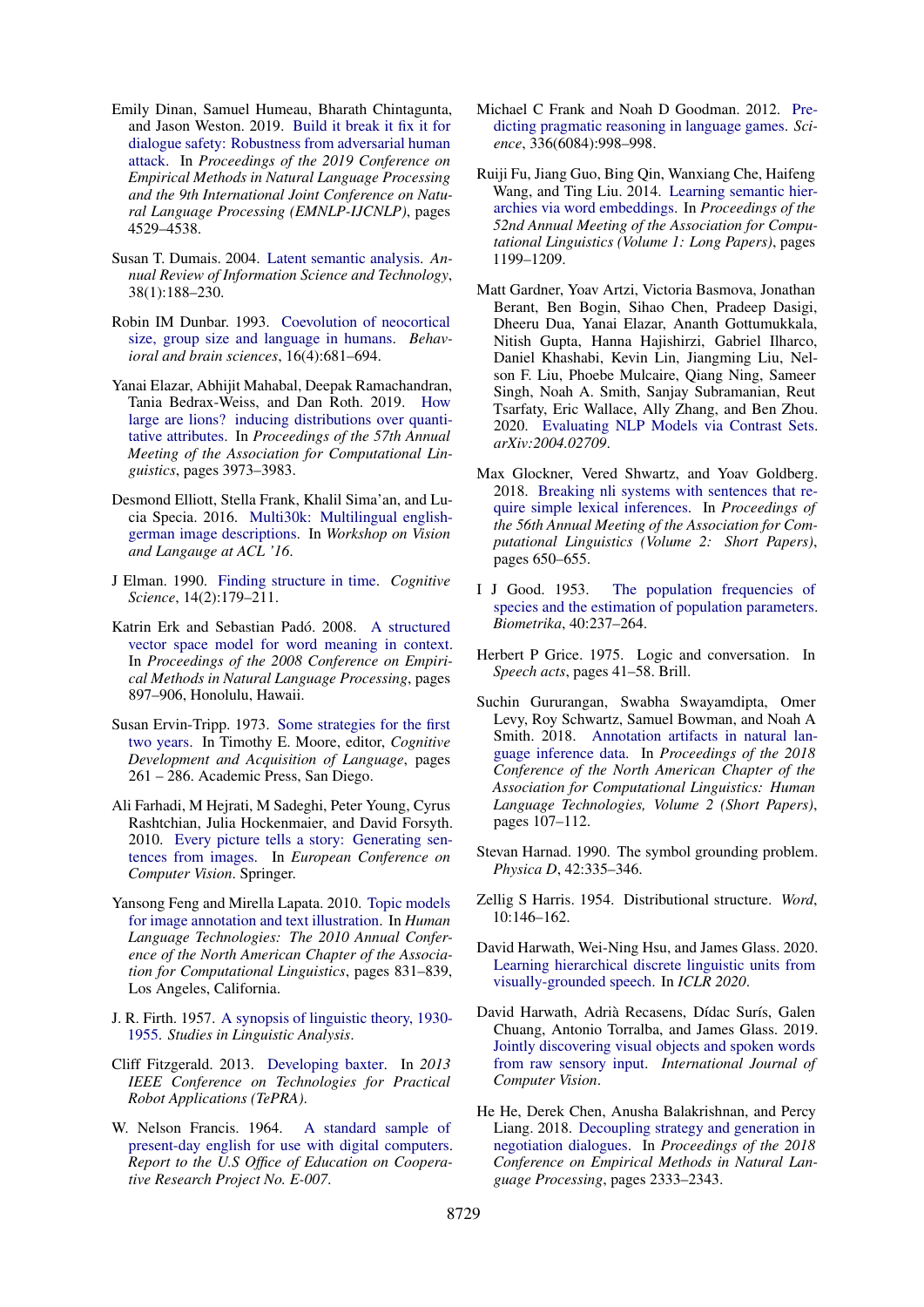- <span id="page-12-13"></span>Susan J. Hespos and Elizabeth S. Spelke. 2004. [Con](https://www.nature.com/articles/nature02634)[ceptual precursors to language.](https://www.nature.com/articles/nature02634) *Nature*, 430.
- <span id="page-12-6"></span>G. E. Hinton, J. L. McClelland, and D. E. Rumelhart. 1986. [Distributed representations.](http://cognet.mit.edu/book/parallel-distributed-processing-volume-1) *Parallel Distributed Processing: Explorations in the Microstructure of Cognition, Volume 1: Foundations*.
- <span id="page-12-4"></span>Geoffrey E. Hinton. 1990. [Preface to the special issue](https://doi.org/https://doi.org/10.1016/0004-3702(90)90002-H) [on connectionist symbol processing.](https://doi.org/https://doi.org/10.1016/0004-3702(90)90002-H) *Artificial Intel-* $$
- <span id="page-12-24"></span>Julia Hirschberg and Christopher D Manning. 2015. [Advances in natural language processing.](http://www.sciencemag.org/content/349/6245/261.full) *Science*, 349(6245):261–266.
- <span id="page-12-11"></span>Douglas Hofstadter and Emmanuel Sander. 2013. *Surfaces and essences: Analogy as the fuel and fire of thinking*. Basic Books.
- <span id="page-12-19"></span>Ari Holtzman, Jan Buys, Maxwell Forbes, and Yejin Choi. 2020. [The curious case of neural text degener](https://arxiv.org/abs/1904.09751)[ation.](https://arxiv.org/abs/1904.09751) In *ICLR 2020*.
- <span id="page-12-21"></span>Po-Yao Huang, Junjie Hu, Xiaojun Chang, and Alexander Hauptmann. 2020. [Unsupervised multimodal](https://doi.org/10.18653/v1/2020.acl-main.731) [neural machine translation with pseudo visual piv](https://doi.org/10.18653/v1/2020.acl-main.731)[oting.](https://doi.org/10.18653/v1/2020.acl-main.731) In *Proceedings of the 58th Annual Meeting of the Association for Computational Linguistics*, pages 8226–8237, Online.
- <span id="page-12-9"></span>Gabriel Ilharco, Yuan Zhang, and Jason Baldridge. 2019. [Large-scale representation learning from visu](https://doi.org/10.18653/v1/K19-1006)[ally grounded untranscribed speech.](https://doi.org/10.18653/v1/K19-1006) In *Proceedings of the 23rd Conference on Computational Natural Language Learning (CoNLL)*, pages 55–65, Hong Kong, China.
- <span id="page-12-3"></span>Daniel L. James and Risto Miikkulainen. 1995. [Sard](http://nn.cs.utexas.edu/?james:nips95)[net: A self-organizing feature map for sequences.](http://nn.cs.utexas.edu/?james:nips95) In *Advances in Neural Information Processing Systems 7 (NIPS'94)*, pages 577–584, Denver, CO. Cambridge, MA: MIT Press.
- Michael I Jordan. 2019. [Artificial intelligence the rev](https://hdsr.mitpress.mit.edu/pub/wot7mkc1/release/8)[olution hasn't happened yet.](https://hdsr.mitpress.mit.edu/pub/wot7mkc1/release/8) *Harvard Data Science Review*.
- <span id="page-12-20"></span>Divyansh Kaushik, Eduard Hovy, and Zachary Lipton. 2020. [Learning the difference that makes a differ](https://openreview.net/forum?id=Sklgs0NFvr)[ence with counterfactually-augmented data.](https://openreview.net/forum?id=Sklgs0NFvr) In *International Conference on Learning Representations*.
- <span id="page-12-0"></span>Nitish Shirish Keskar, Bryan McCann, Lav R Varshney, Caiming Xiong, and Richard Socher. 2019. [CTRL: A conditional transformer language](https://arxiv.org/abs/1909.05858) [model for controllable generation.](https://arxiv.org/abs/1909.05858) *arXiv preprint arXiv:1909.05858*.
- <span id="page-12-8"></span>Reinhard Kneser and Hermann Ney. 1995. [Improved](https://ieeexplore.ieee.org/document/479394/) [backing-off for m-gram language modeling.](https://ieeexplore.ieee.org/document/479394/) In *Proceedings of the IEEE International Conference on Acoustics, Speech and Signal Processing*.
- <span id="page-12-5"></span>Teuvo Kohonen. 1984. *[Self-Organization and Associa](https://www.springer.com/gp/book/9783540513872)[tive Memory](https://www.springer.com/gp/book/9783540513872)*. Springer.
- <span id="page-12-12"></span>Ranjay Krishna, Yuke Zhu, Oliver Groth, Justin Johnson, Kenji Hata, Joshua Kravitz, Stephanie Chen, Yannis Kalantidis, Li-Jia Li, David A Shamma, Michael S. Bernstein, and Fei-Fei Li. 2017. [Vi](https://arxiv.org/abs/1602.07332)[sual genome: Connecting language and vision us](https://arxiv.org/abs/1602.07332)[ing crowdsourced dense image annotations.](https://arxiv.org/abs/1602.07332) *International Journal of Computer Vision*, 123(1):32–73.
- <span id="page-12-7"></span>Alex Krizhevsky, Ilya Sutskever, and Geoffrey E Hinton. 2012. [Imagenet classification with deep con](http://papers.nips.cc/paper/4824-imagenet-classification-with-deep-convolutional-neural-networks.pdf)[volutional neural networks.](http://papers.nips.cc/paper/4824-imagenet-classification-with-deep-convolutional-neural-networks.pdf) In F. Pereira, C. J. C. Burges, L. Bottou, and K. Q. Weinberger, editors, *Advances in Neural Information Processing Systems 25*, pages 1097–1105. Curran Associates, Inc.
- <span id="page-12-2"></span>George Lakoff. 1973. Hedges: A study in meaning criteria and the logic of fuzzy concepts. *Journal of Philosophical Logic*, 2:458–508.
- <span id="page-12-10"></span>George Lakoff. 1980. *[Metaphors We Live By](https://press.uchicago.edu/ucp/books/book/chicago/M/bo3637992.html)*. University of Chicago Press.
- <span id="page-12-1"></span>Zhenzhong Lan, Mingda Chen, Sebastian Goodman, Kevin Gimpel, Piyush Sharma, and Radu Soricut. 2020. [Albert: A lite bert for self-supervised learning](https://openreview.net/forum?id=H1eA7AEtvS) [of language representations.](https://openreview.net/forum?id=H1eA7AEtvS) In *International Conference on Learning Representations*.
- <span id="page-12-14"></span>Ronald W Langacker. 1987. *Foundations of cognitive grammar: Theoretical prerequisites*, volume 1. Stanford university press.
- <span id="page-12-15"></span>Ronald W Langacker. 1991. *Foundations of Cognitive Grammar: descriptive application.*, volume 2. Stanford university press.
- <span id="page-12-23"></span>Angeliki Lazaridou, Karl Moritz Hermann, Karl Tuyls, and Stephen Clark. 2018. [Emergence of linguis](https://arxiv.org/abs/1804.03984)[tic communication from referential games with sym](https://arxiv.org/abs/1804.03984)[bolic and pixel input.](https://arxiv.org/abs/1804.03984) In *Internationl Conference on Learning Representations*.
- <span id="page-12-17"></span>Angeliki Lazaridou, Alexander Peysakhovich, and Marco Baroni. 2017. [Multi-agent cooperation and](https://arxiv.org/abs/1612.07182) [the emergence of \(natural\) language.](https://arxiv.org/abs/1612.07182) In *ICLR 2017*.
- <span id="page-12-22"></span>Angeliki Lazaridou, Nghia The Pham, and Marco Baroni. 2016. [The red one!: On learning to refer to](https://doi.org/10.18653/v1/P16-2035) [things based on discriminative properties.](https://doi.org/10.18653/v1/P16-2035) In *Proceedings of the 54th Annual Meeting of the Association for Computational Linguistics (Volume 2: Short Papers)*, pages 213–218, Berlin, Germany.
- <span id="page-12-18"></span>Matthew Le, Y-Lan Boureau, and Maximilian Nickel. 2019. [Revisiting the evaluation of theory of mind](https://doi.org/10.18653/v1/D19-1598) [through question answering.](https://doi.org/10.18653/v1/D19-1598) In *Proceedings of the 2019 Conference on Empirical Methods in Natural Language Processing and the 9th International Joint Conference on Natural Language Processing (EMNLP-IJCNLP)*, pages 5871–5876, Hong Kong, China.
- <span id="page-12-16"></span>Mike Lewis, Denis Yarats, Yann Dauphin, Devi Parikh, and Dhruv Batra. 2017. [Deal or no deal? end-to-end](https://arxiv.org/abs/1706.05125) [learning of negotiation dialogues.](https://arxiv.org/abs/1706.05125) In *Proceedings of the 2017 Conference on Empirical Methods in Natural Language Processing*, pages 2443–2453.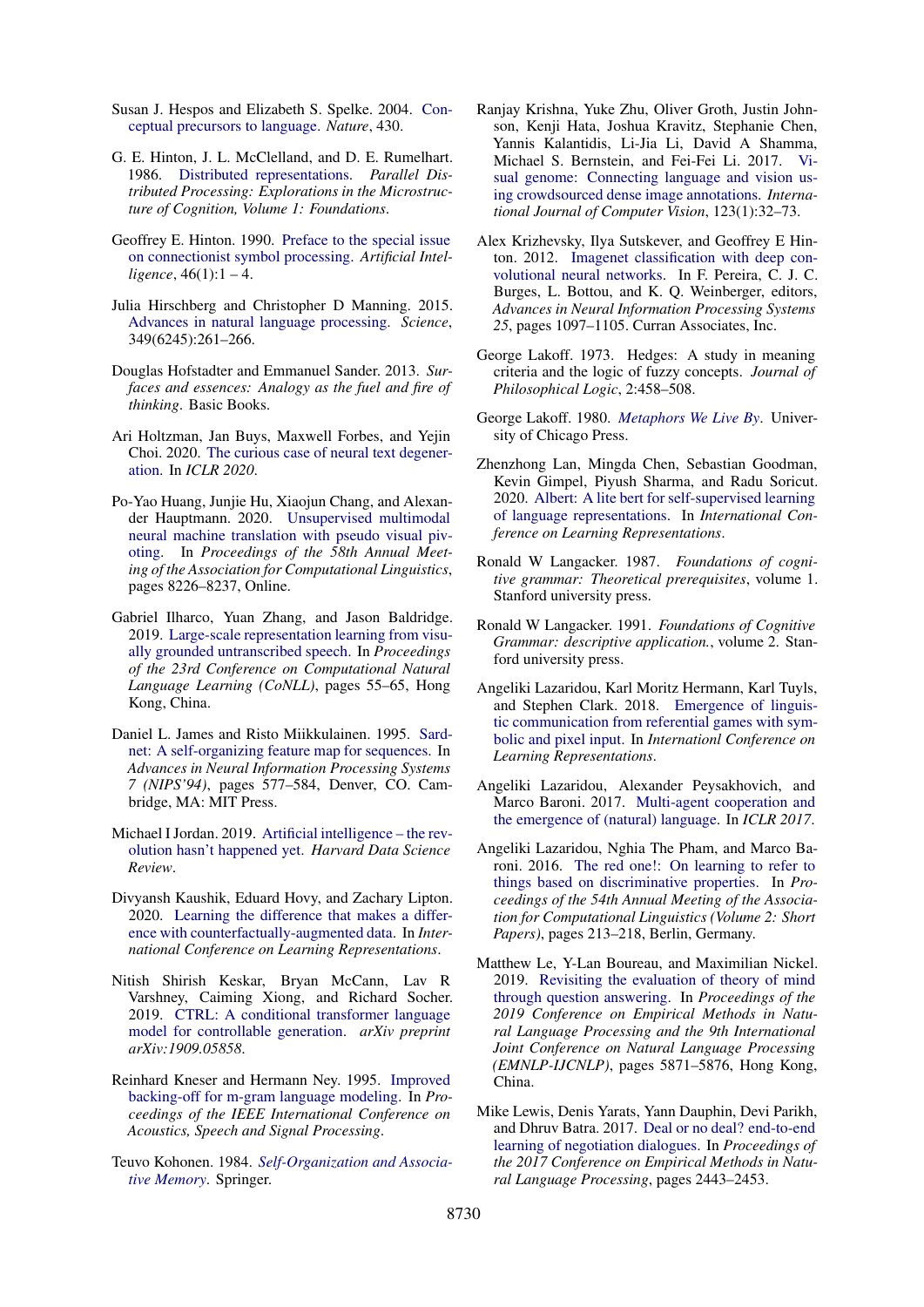- <span id="page-13-9"></span>Liunian Harold Li, Mark Yatskar, Da Yin, Cho-Jui Hsieh, and Kai-Wei Chang. 2019a. [VisualBERT: A](https://arxiv.org/abs/1908.03557) [Simple and Performant Baseline for Vision and Lan](https://arxiv.org/abs/1908.03557)[guage.](https://arxiv.org/abs/1908.03557) In *Work in Progress*.
- <span id="page-13-5"></span>Yong-Lu Li, Liang Xu, Xinpeng Liu, Xijie Huang, Yue Xu, Mingyang Chen, Ze Ma, Shiyi Wang, Hao-Shu Fang, and Cewu Lu. 2019b. [HAKE: Human Activ](https://arxiv.org/abs/1904.06539)[ity Knowledge Engine.](https://arxiv.org/abs/1904.06539) *arXiv:1904.06539*.
- <span id="page-13-16"></span>Ling-Yi Lin, Rong-Ju Cherng, and Yung-Jung Chen. 2017. [Effect of touch screen tablet use on fine motor](https://doi.org/10.1080/01942638.2016.1255290) [development of young children.](https://doi.org/10.1080/01942638.2016.1255290) *Physical & Occupational Therapy In Pediatrics*, 37(5):457–467. PMID: 28071977.
- <span id="page-13-21"></span>Tal Linzen. 2020. [How can we accelerate progress to](https://arxiv.org/abs/2005.00955)[wards human-like linguistic generalization?](https://arxiv.org/abs/2005.00955) In *Association for Computational Linguistics (ACL)*.
- <span id="page-13-14"></span>Changsong Liu and Joyce Yue Chai. 2015. [Learning](https://www.semanticscholar.org/paper/Learning-to-Mediate-Perceptual-Differences-in-Liu-Chai/62b85bfcc54a1190f489a37d6c4659c51f6c9efd) [to mediate perceptual differences in situated human](https://www.semanticscholar.org/paper/Learning-to-Mediate-Perceptual-Differences-in-Liu-Chai/62b85bfcc54a1190f489a37d6c4659c51f6c9efd)[robot dialogue.](https://www.semanticscholar.org/paper/Learning-to-Mediate-Perceptual-Differences-in-Liu-Chai/62b85bfcc54a1190f489a37d6c4659c51f6c9efd) In *Proceedings of the 29th AAAI Conference on Artificial Intelligence*, pages 2288– 2294.
- <span id="page-13-18"></span>Chia-Wei Liu, Ryan Lowe, Iulian Serban, Mike Noseworthy, Laurent Charlin, and Joelle Pineau. 2016. [How not to evaluate your dialogue system: An em](https://arxiv.org/abs/1603.08023)[pirical study of unsupervised evaluation metrics for](https://arxiv.org/abs/1603.08023) [dialogue response generation.](https://arxiv.org/abs/1603.08023) In *Proceedings of the 2016 Conference on Empirical Methods in Natural Language Processing*, pages 2122–2132.
- <span id="page-13-11"></span>Ziwei Liu, Ping Luo, Xiaogang Wang, and Xiaoou Tang. 2015. [Deep learning face attributes in the wild.](https://arxiv.org/abs/1411.7766) In *Proceedings of International Conference on Computer Vision (ICCV)*.
- <span id="page-13-10"></span>Jiasen Lu, Dhruv Batra, Devi Parikh, and Stefan Lee. 2019. [Vilbert: Pretraining task-agnostic visi](https://arxiv.org/abs/1908.02265)[olinguistic representations for vision-and-language](https://arxiv.org/abs/1908.02265) [tasks.](https://arxiv.org/abs/1908.02265) In *Advances in Neural Information Processing Systems*, pages 13–23.
- <span id="page-13-3"></span>Li Lucy and Jon Gauthier. 2017. [Are distributional](https://doi.org/10.18653/v1/W17-2810) [representations ready for the real world? evaluat](https://doi.org/10.18653/v1/W17-2810)[ing word vectors for grounded perceptual meaning.](https://doi.org/10.18653/v1/W17-2810) In *Proceedings of the First Workshop on Language Grounding for Robotics*, pages 76–85, Vancouver, Canada. Association for Computational Linguistics.
- <span id="page-13-12"></span>Matt MacMahon, Brian Stankiewicz, and Benjamin Kuipers. 2006. [Walk the talk: Connecting language,](https://www.aaai.org/Papers/AAAI/2006/AAAI06-232.pdf) [knowledge, and action in route instructions.](https://www.aaai.org/Papers/AAAI/2006/AAAI06-232.pdf) In *Proceedings of the 21st National Conference on Artificial Intelligence (AAAI-2006)*, Boston, MA, USA.
- <span id="page-13-17"></span>Gary Marcus and Ernest Davis. 2019. *[Rebooting AI:](http://rebooting.ai/) [Building Artificial Intelligence We Can Trust](http://rebooting.ai/)*. Pantheon.
- <span id="page-13-0"></span>Mitchell P Marcus, Beatrice Santorini, and Mary Ann Marcinkiewicz. 1993. [Building a large annotated](http://acl.ldc.upenn.edu/J/J93/J93%20-2004.pdf) [corpus of english: The penn treebank.](http://acl.ldc.upenn.edu/J/J93/J93%20-2004.pdf) *Computational Linguistics*, 19:313–330.
- <span id="page-13-19"></span>Lara J Martin, Prithviraj Ammanabrolu, Xinyu Wang, William Hancock, Shruti Singh, Brent Harrison, and Mark O Riedl. 2018. [Event representations for au](https://arxiv.org/abs/1706.01331)[tomated story generation with deep neural nets.](https://arxiv.org/abs/1706.01331) In *Thirty-Second AAAI Conference on Artificial Intelligence*.
- <span id="page-13-13"></span>Cynthia Matuszek. 2018. [Grounded language learn](https://www.ijcai.org/Proceedings/2018/0810.pdf)[ing: Where robotics and nlp meet \(early career spot](https://www.ijcai.org/Proceedings/2018/0810.pdf)[light\).](https://www.ijcai.org/Proceedings/2018/0810.pdf) In *Proceedings of the 27th International Joint Conference on Artificial Intelligence (IJCAI)*, Stockholm, Sweden.
- <span id="page-13-2"></span>Bryan McCann, James Bradbury, Caiming Xiong, and Richard Socher. 2017. [Learned in translation: Con](https://arxiv.org/abs/1708.00107)[textualized word vectors.](https://arxiv.org/abs/1708.00107) In *Advances in Neural Information Processing Systems*, pages 6297–6308.
- <span id="page-13-22"></span>James L. McClelland, Felix Hill, Maja Rudolph, Jason Baldridge, and Hinrich Schütze. 2019. [Ex](https://arxiv.org/abs/1912.05877)[tending Machine Language Models toward Human-](https://arxiv.org/abs/1912.05877)[Level Language Understanding.](https://arxiv.org/abs/1912.05877) *arXiv:1912.05877*.
- <span id="page-13-1"></span>Tomas Mikolov, Ilya Sutskever, Kai Chen, Greg Corrado, and Jeffrey Dean. 2013. [Distributed represen](https://arxiv.org/abs/1310.4546)[tations of words and phrases and their composition](https://arxiv.org/abs/1310.4546)[ality.](https://arxiv.org/abs/1310.4546) *Advances in Neural Information Processing Systems*, 26.
- <span id="page-13-8"></span>Margaret Mitchell, Jesse Dodge, Amit Goyal, Kota Yamaguchi, Karl Stratos, Xufeng Han, Alyssa Mensch, Alexander C. Berg, Tamara L. Berg, and Hal Daumé III. 2012. [Midge: Generating image descrip](http://hal3.name/docs/#daume12midge)[tions from computer vision detections.](http://hal3.name/docs/#daume12midge) In *European Chapter of the Association for Computational Linguistics (EACL)*.
- <span id="page-13-20"></span>Tom M Mitchell. 1980. *[The need for biases in learning](http://www-cgi.cs.cmu.edu/~tom/pubs/NeedForBias_1980.pdf) [generalizations](http://www-cgi.cs.cmu.edu/~tom/pubs/NeedForBias_1980.pdf)*. Department of Computer Science, Laboratory for Computer Science Research.
- <span id="page-13-6"></span>Raymond J. Mooney. 2008. [Learning to connect lan](http://www.cs.utexas.edu/users/ai-lab?mooney:aaai08)[guage and perception.](http://www.cs.utexas.edu/users/ai-lab?mooney:aaai08) In *Proceedings of the 23rd AAAI Conference on Artificial Intelligence (AAAI)*, pages 1598–1601, Chicago, IL. Senior Member Paper.
- <span id="page-13-4"></span>Raymond J Mooney and Gerald Dejong. 1985. [Learn](https://www.ijcai.org/Proceedings/85-1/Papers/131.pdf)[ing schemata for natural language processing.](https://www.ijcai.org/Proceedings/85-1/Papers/131.pdf) In *Proceedings of the Ninth International Joint Conference on Artificial Intelligence (IJCAI-85)*.
- <span id="page-13-15"></span>Daniele Moro and Casey Kennington. 2018. [Multi](http://semdial.org/anthology/Z18-Moro_semdial_0012.pdf)[modal visual and simulated muscle activations for](http://semdial.org/anthology/Z18-Moro_semdial_0012.pdf) [grounded semantics of hand-related descriptions.](http://semdial.org/anthology/Z18-Moro_semdial_0012.pdf) In *Workshop on the Semantics and Pragmatics of Dialogue*. SEMDIAL.
- <span id="page-13-7"></span>Roozbeh Mottaghi, Mohammad Rastegari, Abhinav Gupta, and Ali Farhadi. 2016. ["what happens if..."](https://arxiv.org/abs/1603.05600) [learning to predict the effect of forces in images.](https://arxiv.org/abs/1603.05600) In *Computer Vision – ECCV 2016*, pages 269–285, Cham. Springer International Publishing.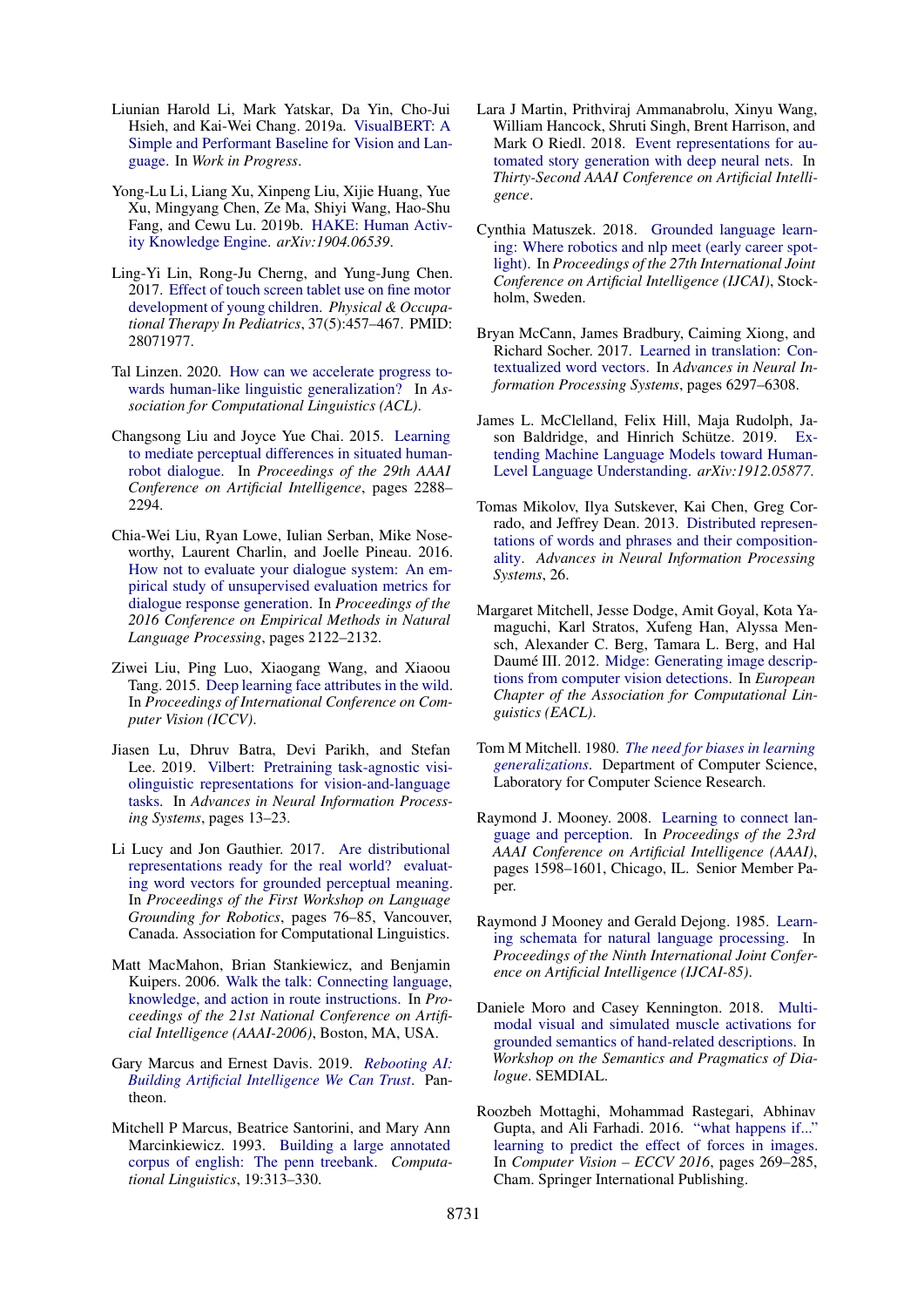- <span id="page-14-13"></span>Adithyavairavan Murali, Tao Chen, Kalyan Vasudev Alwala, Dhiraj Gandhi, Lerrel Pinto, Saurabh Gupta, and Abhinav Gupta. 2019. [Pyrobot: An open-source](https://arxiv.org/abs/1906.08236) [robotics framework for research and benchmarking.](https://arxiv.org/abs/1906.08236) *arXiv preprint arXiv:1906.08236*.
- <span id="page-14-19"></span>Aida Nematzadeh, Kaylee Burns, Erin Grant, Alison Gopnik, and Tom Griffiths. 2018. [Evaluating theory](https://arxiv.org/abs/1808.09352) [of mind in question answering.](https://arxiv.org/abs/1808.09352) In *Proceedings of the 2018 Conference on Empirical Methods in Natural Language Processing*, pages 2392–2400.
- <span id="page-14-12"></span>NVIDIA. 2019. NVIDIA Isaac software development kit. [https://developer.nvidia.com/](https://developer.nvidia.com/isaac-sdk) [isaac-sdk](https://developer.nvidia.com/isaac-sdk). Accessed 2019-12-09.
- <span id="page-14-20"></span>Elinor Ochs. 1993. [Constructing social identity: A lan](https://www.tandfonline.com/doi/abs/10.1207/s15327973rlsi2603_3)[guage socialization perspective.](https://www.tandfonline.com/doi/abs/10.1207/s15327973rlsi2603_3) *Research on language and social interaction*, 26(3):287–306.
- <span id="page-14-9"></span>William O'Grady. 2005. *[How Children Learn Lan](https://www.cambridge.org/core/books/how-children-learn-language/04C336554C93315A5F78F4E03777A4E6)[guage](https://www.cambridge.org/core/books/how-children-learn-language/04C336554C93315A5F78F4E03777A4E6)*. Cambridge University Press.
- <span id="page-14-17"></span>Veronica Ornaghi, Jens Brockmeier, and Ilaria Grazzani Gavazzi. 2011. [The role of language games in](https://www.tandfonline.com/doi/abs/10.1080/15248372.2011.563487) [children's understanding of mental states: A train](https://www.tandfonline.com/doi/abs/10.1080/15248372.2011.563487)[ing study.](https://www.tandfonline.com/doi/abs/10.1080/15248372.2011.563487) *Journal of cognition and development*, 12(2):239–259.
- <span id="page-14-22"></span>Alexander Ororbia, Ankur Mali, Matthew Kelly, and David Reitter. 2019. [Like a baby: Visually situated](https://doi.org/10.18653/v1/P19-1506) [neural language acquisition.](https://doi.org/10.18653/v1/P19-1506) In *Proceedings of the 57th Annual Meeting of the Association for Computational Linguistics*, pages 5127–5136, Florence, Italy.
- <span id="page-14-6"></span>Denis Paperno, Germán Kruszewski, Angeliki Lazaridou, Ngoc-Quan Pham, Raffaella Bernardi, Sandro Pezzelle, Marco Baroni, Gemma Boleda, and Raquel Fernández. 2016. [The LAMBADA dataset:](https://arxiv.org/abs/1606.06031) [Word prediction requiring a broad discourse context.](https://arxiv.org/abs/1606.06031) In *Proceedings of the 54th Annual Meeting of the Association for Computational Linguistics (Volume 1: Long Papers)*, pages 1525–1534.
- <span id="page-14-23"></span>Rohan Paul, Jacob Arkin, Derya Aksaray, Nicholas Roy, and Thomas M Howard. 2018. [Efficient](https://journals.sagepub.com/doi/abs/10.1177/0278364918777627) [grounding of abstract spatial concepts for nat](https://journals.sagepub.com/doi/abs/10.1177/0278364918777627)[ural language interaction with robot platforms.](https://journals.sagepub.com/doi/abs/10.1177/0278364918777627) *The International Journal of Robotics Research*, 37(10):1269–1299.
- <span id="page-14-8"></span>Haoruo Peng, Daniel Khashabi, and Dan Roth. 2015. [Solving hard coreference problems.](https://arxiv.org/abs/1907.05524) In *Proceedings of the 2015 Conference of the North American Chapter of the Association for Computational Linguistics: Human Language Technologies*, pages 809–819.
- <span id="page-14-3"></span>Jeffrey Pennington, Richard Socher, and Christopher Manning. 2014. [Glove: Global vectors for word rep](https://doi.org/10.3115/v1/D14-1162)[resentation.](https://doi.org/10.3115/v1/D14-1162) In *Proceedings of the 2014 Conference on Empirical Methods in Natural Language Processing (EMNLP)*, pages 1532–1543, Doha, Qatar.
- <span id="page-14-10"></span>Don Perlis. 2016. [Five dimensions of reasoning in the](https://www.semanticscholar.org/paper/Five-Dimensions-of-Reasoning-in-the-Wild-Perlis/743a9c60092241ecf366a2ffb564f03a05fc9a0e) [wild.](https://www.semanticscholar.org/paper/Five-Dimensions-of-Reasoning-in-the-Wild-Perlis/743a9c60092241ecf366a2ffb564f03a05fc9a0e) In *Association for the Advancement of Artificial Intelligence (AAAI)*.
- <span id="page-14-1"></span>Matthew Peters, Mark Neumann, Mohit Iyyer, Matt Gardner, Christopher Clark, Kenton Lee, and Luke Zettlemoyer. 2018. [Deep contextualized word repre](https://doi.org/10.18653/v1/N18-1202)[sentations.](https://doi.org/10.18653/v1/N18-1202) In *North American Chapter of the Association for Computational Linguistics (NAACL)*.
- <span id="page-14-15"></span>John R Pierce. 1969. [Whither speech recognition?](https://pdfs.semanticscholar.org/0155/01c4d26a92993332ada795e27b126ae3028a.pdf) *The journal of the acoustical society of america*, 46(4B):1049–1051.
- <span id="page-14-4"></span>Nicolas Pinto, David Doukhan, James J DiCarlo, and David D Cox. 2009. [A high-throughput screening](https://journals.plos.org/ploscompbiol/article?id=10.1371/journal.pcbi.1000579) [approach to discovering good forms of biologically](https://journals.plos.org/ploscompbiol/article?id=10.1371/journal.pcbi.1000579) [inspired visual representation.](https://journals.plos.org/ploscompbiol/article?id=10.1371/journal.pcbi.1000579) *PLoS computational biology*, 5(11):e1000579.
- <span id="page-14-2"></span>Jordan B. Pollack. 1987. *[On Connectionist Models of](https://www.semanticscholar.org/paper/On-connectionist-models-of-natural-language-Pollack/fb181069f453138c3b6aff9586c4c50dd0b39c79) [Natural Language Processing](https://www.semanticscholar.org/paper/On-connectionist-models-of-natural-language-Pollack/fb181069f453138c3b6aff9586c4c50dd0b39c79)*. Ph.D. thesis, University of Illinois.
- <span id="page-14-0"></span>Alec Radford, Jeff Wu, Rewon Child, David Luan, Dario Amodei, and Ilya Sutskever. 2019. [Language](https://github.com/openai/gpt-2) [models are unsupervised multitask learners.](https://github.com/openai/gpt-2)
- <span id="page-14-5"></span>Pranav Rajpurkar, Robin Jia, and Percy Liang. 2018. [Know what you don't know: Unanswerable ques](https://arxiv.org/abs/1806.03822)[tions for SQuAD.](https://arxiv.org/abs/1806.03822) In *Proceedings of the 56th Annual Meeting of the Association for Computational Linguistics (Volume 2: Short Papers)*, pages 784–789.
- <span id="page-14-16"></span>Hannah Rashkin, Eric Michael Smith, Margaret Li, and Y-Lan Boureau. 2019. [Towards empathetic open](https://doi.org/10.18653/v1/P19-1534)[domain conversation models: A new benchmark and](https://doi.org/10.18653/v1/P19-1534) [dataset.](https://doi.org/10.18653/v1/P19-1534) In *Proceedings of the 57th Annual Meeting of the Association for Computational Linguistics*, pages 5370–5381, Florence, Italy.
- <span id="page-14-21"></span>Michaela Regneri, Marcus Rohrbach, Dominikus Wetzel, Stefan Thater, Bernt Schiele, and Manfred Pinkal. 2013. [Grounding action descriptions in](https://www.aclweb.org/anthology/Q13-1003/) [videos.](https://www.aclweb.org/anthology/Q13-1003/) *Transactions of the Association for Computational Linguistics (TACL)*, 1:25–36.
- <span id="page-14-18"></span>Stephen Roller, Emily Dinan, Naman Goyal, Da Ju, Mary Williamson, Yinhan Liu, Jing Xu, Myle Ott, Kurt Shuster, Eric M. Smith, Y-Lan Boureau, and Jason Weston. 2020. [Recipes for building an open](https://arxiv.org/abs/2004.13637)[domain chatbot.](https://arxiv.org/abs/2004.13637) In *arXiv*.
- <span id="page-14-14"></span>Stephanie Rosenthal, Joydeep Biswas, and Manuela Veloso. 2010. [An effective personal mobile robot](https://dl.acm.org/doi/10.5555/1838206.1838329) [agent through symbiotic human-robot interaction.](https://dl.acm.org/doi/10.5555/1838206.1838329) In *Proceedings of the 9th International Conference on Autonomous Agents and Multiagent Systems: volume 1-Volume 1*, pages 915–922. International Foundation for Autonomous Agents and Multiagent Systems.
- <span id="page-14-7"></span>Corby Rosset. 2020. [Turing-NLG: A 17-billion](https://www.microsoft.com/en-us/research/blog/turing-nlg-a-17-billion-parameter-language-model-by-microsoft/)[parameter language model by Microsoft.](https://www.microsoft.com/en-us/research/blog/turing-nlg-a-17-billion-parameter-language-model-by-microsoft/)
- <span id="page-14-11"></span>Olga Russakovsky, Jia Deng, Hao Su, Jonathan Krause, Sanjeev Satheesh, Sean Ma, Zhiheng Huang, Andrej Karpathy, Aditya Khosla, Michael Bernstein, Alexander C. Berg, and Li Fei-Fei. 2015. [Ima](https://doi.org/10.1007/s11263-015-0816-y)[geNet Large Scale Visual Recognition Challenge.](https://doi.org/10.1007/s11263-015-0816-y)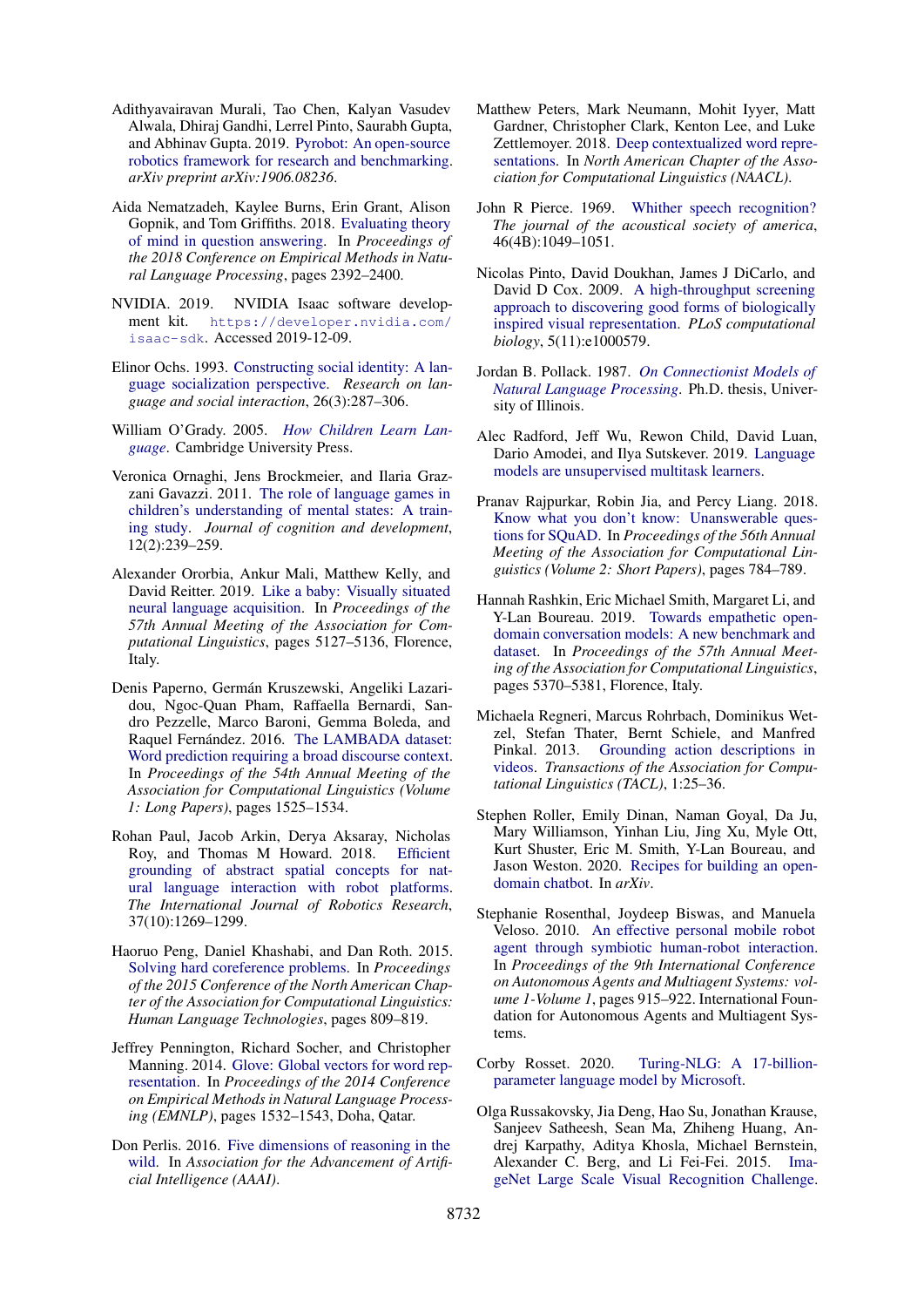*International Journal of Computer Vision (IJCV)*, 115(3):211–252.

- <span id="page-15-4"></span>Jacqueline Sachs, Barbara Bard, and Marie L Johnson. 1981. [Language learning with restricted input: Case](https://www.cambridge.org/core/journals/applied-psycholinguistics/article/language-learning-with-restricted-input-case-studies-of-two-hearing-children-of-deaf-parents/4F5BF799996DCD5977A94BC5F1233578) [studies of two hearing children of deaf parents.](https://www.cambridge.org/core/journals/applied-psycholinguistics/article/language-learning-with-restricted-input-case-studies-of-two-hearing-children-of-deaf-parents/4F5BF799996DCD5977A94BC5F1233578) *Applied Psycholinguistics*, 2(1):33–54.
- <span id="page-15-12"></span>Ian Sample and Alex Hern. 2014. [Scientists dispute](https://www.theguardian.com/technology/2014/jun/09/scientists-disagree-over-whether-turing-test-has-been-passed) [whether computer 'eugene goostman' passed turing](https://www.theguardian.com/technology/2014/jun/09/scientists-disagree-over-whether-turing-test-has-been-passed) [test.](https://www.theguardian.com/technology/2014/jun/09/scientists-disagree-over-whether-turing-test-has-been-passed) *The Guardian*, 9.
- <span id="page-15-15"></span>Maarten Sap, Hannah Rashkin, Derek Chen, Ronan Le Bras, and Yejin Choi. 2019. [Social IQa: Com](https://doi.org/10.18653/v1/D19-1454)[monsense reasoning about social interactions.](https://doi.org/10.18653/v1/D19-1454) In *Proceedings of the 2019 Conference on Empirical Methods in Natural Language Processing and the 9th International Joint Conference on Natural Language Processing (EMNLP-IJCNLP)*, pages 4462– 4472, Hong Kong, China.
- <span id="page-15-11"></span>Rosario Scalise, Jesse Thomason, Yonatan Bisk, and Siddhartha Srinivasa. 2019. [Improving robot suc]("https://arxiv.org/abs/1904.01650")[cess detection using static object data.]("https://arxiv.org/abs/1904.01650") In *Proceedings of the 2019 IEEE/RSJ International Conference on Intelligent Robots and Systems*.
- <span id="page-15-6"></span>Roger C. Schank and Robert P. Abelson. 1977. *Scripts, Plans, Goals and Understanding: an Inquiry into Human Knowledge Structures*. L. Erlbaum, Hillsdale, NJ.
- <span id="page-15-3"></span>Marten van Schijndel, Aaron Mueller, and Tal Linzen. 2019. [Quantity doesn't buy quality syn](https://arxiv.org/abs/1909.00111)[tax with neural language models.](https://arxiv.org/abs/1909.00111) *arXiv preprint arXiv:1909.00111*.
- <span id="page-15-18"></span>David Schlangen. 2019a. [Grounded agreement games:](https://arxiv.org/abs/1908.11279) [Emphasizing conversational grounding in visual dia](https://arxiv.org/abs/1908.11279)[logue settings.](https://arxiv.org/abs/1908.11279) *arXiv*.
- <span id="page-15-19"></span>David Schlangen. 2019b. [Language tasks and language](https://arxiv.org/abs/1908.10747) [games: On methodology in current natural language](https://arxiv.org/abs/1908.10747) [processing research.](https://arxiv.org/abs/1908.10747) *arXiv*.
- <span id="page-15-13"></span>Iulian V. Serban, Chinnadhurai Sankar, Mathieu Germain, Saizheng Zhang, Zhouhan Lin, Sandeep Subramanian, Taesup Kim, Michael Pieper, Sarath Chandar, Nan Rosemary Ke, Sai Rajeshwar, Alexandre de Brebisson, Jose M. R. Sotelo, Dendi Suhubdy, Vincent Michalski, Alexandre Nguyen, Joelle Pineau, and Yoshua Bengio. 2017. [A deep](https://arxiv.org/abs/1709.02349) [reinforcement learning chatbot.](https://arxiv.org/abs/1709.02349) *arXiv preprint arXiv:1709.02349*.
- <span id="page-15-7"></span>Piyush Sharma, Nan Ding, Sebastian Goodman, and Radu Soricut. 2018. [Conceptual captions: A](https://doi.org/10.18653/v1/P18-1238) [cleaned, hypernymed, image alt-text dataset for au](https://doi.org/10.18653/v1/P18-1238)[tomatic image captioning.](https://doi.org/10.18653/v1/P18-1238) In *Proceedings of the 56th Annual Meeting of the Association for Computational Linguistics (Volume 1: Long Papers)*, pages 2556–2565, Melbourne, Australia.
- <span id="page-15-17"></span>Lanbo She, Shaohua Yang, Yu Cheng, Yunyi Jia, Joyce Y. Chai, and Ning Xi. 2014. [Back to the](https://www.aclweb.org/anthology/W14-4313/) [blocks world: Learning new actions through situated](https://www.aclweb.org/anthology/W14-4313/)

[human-robot dialogue.](https://www.aclweb.org/anthology/W14-4313/) In *Proceedings of 15th SIG-DIAL Meeting on Discourse and Dialogue*.

- <span id="page-15-16"></span>Haoyue Shi, Jiayuan Mao, Kevin Gimpel, and Karen Livescu. 2019. [Visually grounded neural syntax ac](https://doi.org/10.18653/v1/P19-1180)[quisition.](https://doi.org/10.18653/v1/P19-1180) In *Proceedings of the 57th Annual Meeting of the Association for Computational Linguistics*, pages 1842–1861, Florence, Italy.
- <span id="page-15-2"></span>Mohammad Shoeybi, Mostofa Patwary, Raul Puri, Patrick LeGresley, Jared Casper, and Bryan Catanzaro. 2019. [Megatron-lm: Training multi-billion](https://arxiv.org/abs/1909.08053) [parameter language models using gpu model paral](https://arxiv.org/abs/1909.08053)[lelism.](https://arxiv.org/abs/1909.08053) *arXiv preprint arXiv:1909.08053*.
- <span id="page-15-10"></span>Mohit Shridhar, Jesse Thomason, Daniel Gordon, Yonatan Bisk, Winson Han, Roozbeh Mottaghi, Luke Zettlemoyer, and Dieter Fox. 2020. [ALFRED:](https://arxiv.org/abs/1912.01734) [A benchmark for interpreting grounded instructions](https://arxiv.org/abs/1912.01734) [for everyday tasks.](https://arxiv.org/abs/1912.01734) *Computer Vision and Pattern Recognition (CVPR)*.
- <span id="page-15-20"></span>Carina Silberer and Mirella Lapata. 2014. [Learn](https://doi.org/10.3115/v1/P14-1068)[ing grounded meaning representations with autoen](https://doi.org/10.3115/v1/P14-1068)[coders.](https://doi.org/10.3115/v1/P14-1068) In *Proceedings of the 52nd Annual Meeting of the Association for Computational Linguistics (Volume 1: Long Papers)*, pages 721–732, Baltimore, Maryland.
- <span id="page-15-5"></span>Jivko Sinapov, Connor Schenck, and Alexander Stoytchev. 2014. [Learning relational object cate](https://ieeexplore.ieee.org/document/6907696)[gories using behavioral exploration and multimodal](https://ieeexplore.ieee.org/document/6907696) [perception.](https://ieeexplore.ieee.org/document/6907696) In *IEEE International Conference on Robotics and Automation*.
- <span id="page-15-9"></span>Linda Smith and Michael Gasser. 2005. [The develop](https://ieeexplore.ieee.org/document/6788810)[ment of embodied cognition: Six lessons from ba](https://ieeexplore.ieee.org/document/6788810)[bies.](https://ieeexplore.ieee.org/document/6788810) *Artificial life*, 11(1-2):13–29.
- <span id="page-15-0"></span>Paul Smolensky. 1990. [Tensor product variable bind](http://www.lscp.net/persons/dupoux/teaching/AT1_2014/papers/Smolensky_1990_TensorProductVariableBinding.AI.pdf)[ing and the representation of symbolic structures](http://www.lscp.net/persons/dupoux/teaching/AT1_2014/papers/Smolensky_1990_TensorProductVariableBinding.AI.pdf) [in connectionist systems.](http://www.lscp.net/persons/dupoux/teaching/AT1_2014/papers/Smolensky_1990_TensorProductVariableBinding.AI.pdf) *Artificial Intelligence*, 46:159–216.
- <span id="page-15-1"></span>Richard Socher, Brody Huval, Christopher Manning, and Andrew Ng. 2012. [Semantic compositional](https://www.aclweb.org/anthology/D12-1110/)[ity through recursive matrix-vector spaces.](https://www.aclweb.org/anthology/D12-1110/) In *Empirical Methods in Natural Language Processing (EMNLP)*.
- <span id="page-15-8"></span>T. Srinivasan, R. Sanabria, and F. Metze. 2020. [Look](https://arxiv.org/abs/2002.05639)[ing enhances listening: Recovering missing speech](https://arxiv.org/abs/2002.05639) [using images.](https://arxiv.org/abs/2002.05639) In *ICASSP 2020 - 2020 IEEE International Conference on Acoustics, Speech and Signal Processing (ICASSP)*, pages 6304–6308.
- <span id="page-15-21"></span>Mark Steedman. 2008. [Last words: On becoming a dis](https://doi.org/10.1162/coli.2008.34.1.137)[cipline.](https://doi.org/10.1162/coli.2008.34.1.137) *Computational Linguistics*, 34(1):137–144.
- <span id="page-15-14"></span>Greg J Stephens, Lauren J Silbert, and Uri Hasson. 2010. [Speaker–listener neural coupling underlies](https://www.pnas.org/content/107/32/14425) [successful communication.](https://www.pnas.org/content/107/32/14425) *Proceedings of the National Academy of Sciences*, 107(32):14425–14430.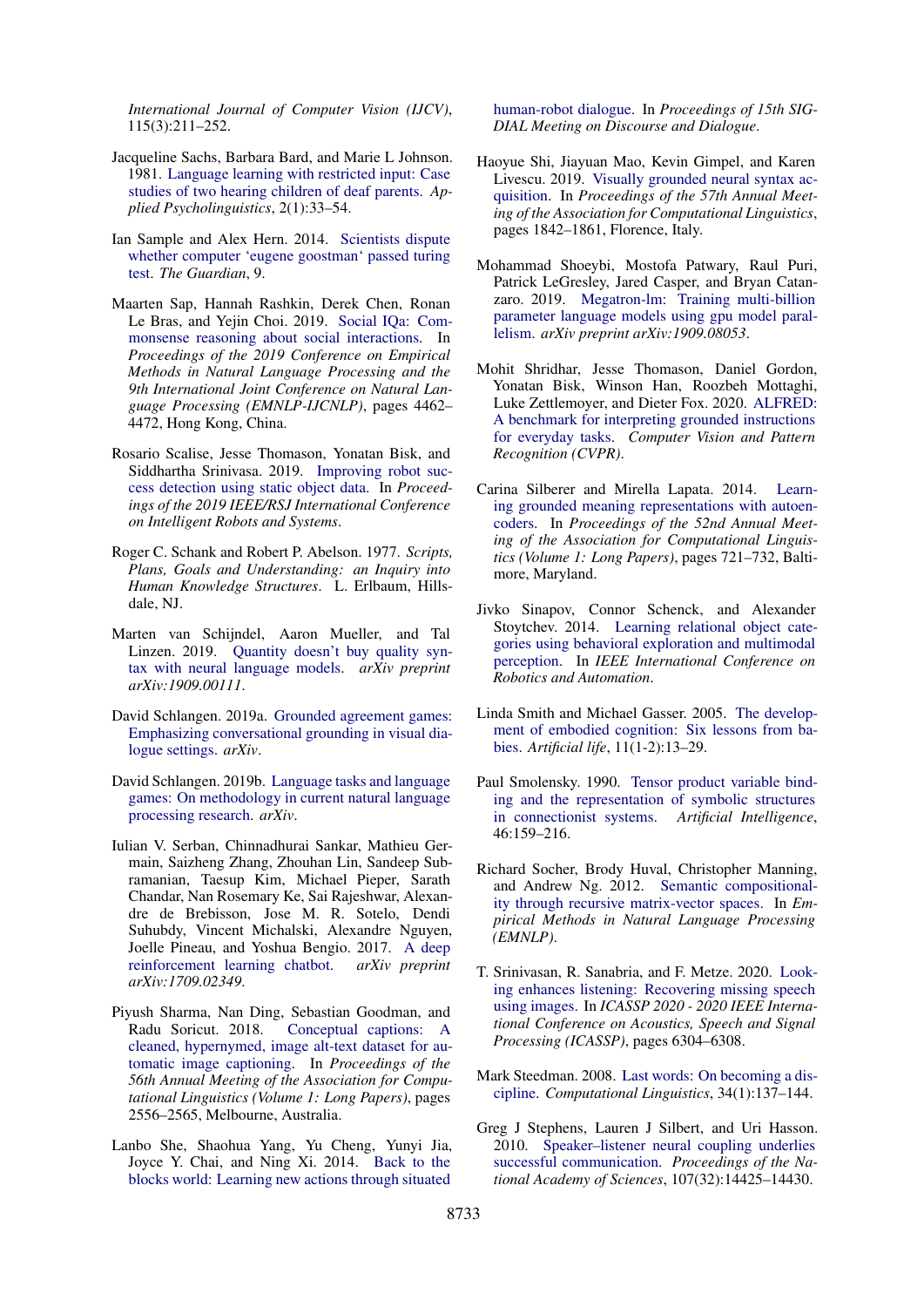- <span id="page-16-22"></span>Alane Suhr, Claudia Yan, Jack Schluger, Stanley Yu, Hadi Khader, Marwa Mouallem, Iris Zhang, and Yoav Artzi. 2019a. [Executing instructions in situ](https://doi.org/10.18653/v1/D19-1218)[ated collaborative interactions.](https://doi.org/10.18653/v1/D19-1218) In *Proceedings of the 2019 Conference on Empirical Methods in Natural Language Processing and the 9th International Joint Conference on Natural Language Processing (EMNLP-IJCNLP)*, pages 2119–2130, Hong Kong, China.
- <span id="page-16-9"></span>Alane Suhr, Stephanie Zhou, Ally Zhang, Iris Zhang, Huajun Bai, and Yoav Artzi. 2019b. [A corpus for](https://doi.org/10.18653/v1/P19-1644) [reasoning about natural language grounded in pho](https://doi.org/10.18653/v1/P19-1644)[tographs.](https://doi.org/10.18653/v1/P19-1644) In *Proceedings of the 57th Annual Meeting of the Association for Computational Linguistics*, pages 6418–6428, Florence, Italy.
- <span id="page-16-8"></span>Chen Sun, Fabien Baradel, Kevin Murphy, and Cordelia Schmid. 2019a. [Contrastive bidirectional](https://arxiv.org/abs/1906.05743) [transformer for temporal representation learning.](https://arxiv.org/abs/1906.05743) *arxiv:1906.05743*.
- <span id="page-16-7"></span>Chen Sun, Austin Myers, Carl Vondrick, Kevin Murphy, and Cordelia Schmid. 2019b. [VideoBERT: A](https://arxiv.org/abs/1904.01766) [Joint Model for Video and Language Representation](https://arxiv.org/abs/1904.01766) [Learning.](https://arxiv.org/abs/1904.01766) In *International Conference on Computer vision*.
- <span id="page-16-4"></span>Yee-Whye Teh. 2006. [A hierarchical bayesian lan](http://portal.acm.org/citation.cfm?id=1220299)[guage model based on pitman-yor processes.](http://portal.acm.org/citation.cfm?id=1220299) In *Proceedings of the 21st International Conference on Computational Linguistics and 44th Annual Meeting of the Association for Computational Linguistics*, pages 985–992, Sydney, Australia.
- <span id="page-16-15"></span>Stefanie Tellex, Nakul Gopalan, Hadas Kress-Gazit, and Cynthia Matuszek. 2020. [Robots that use lan](https://www.annualreviews.org/doi/abs/10.1146/annurev-control-101119-071628)[guage.](https://www.annualreviews.org/doi/abs/10.1146/annurev-control-101119-071628) *The Annual Review of Control, Robotics, and Autonomous Systems*, 15.
- <span id="page-16-21"></span>Stefanie Tellex, Ross Knepper, Adrian Li, Daniela Rus, and Nicholas Roy. 2014. [Asking for help using in](http://www.roboticsproceedings.org/rss10/p24.html)[verse semantics.](http://www.roboticsproceedings.org/rss10/p24.html) In *Proceedings of Robotics: Science and Systems (RSS)*, Berkeley, California.
- <span id="page-16-13"></span>Stefanie Tellex, Thomas Kollar, Steven Dickerson, Matthew R Walter, Ashis Gopal Banerjee, Seth Teller, and Nicholas Roy. 2011. [Understanding nat](https://dl.acm.org/doi/10.5555/2900423.2900661)[ural language commands for robotic navigation and](https://dl.acm.org/doi/10.5555/2900423.2900661) [mobile manipulation.](https://dl.acm.org/doi/10.5555/2900423.2900661) In *Proceedings of the National Conference on Artificial Intelligence*.
- <span id="page-16-2"></span>Ian Tenney, Dipanjan Das, and Ellie Pavlick. 2019. [BERT rediscovers the classical NLP pipeline.](https://doi.org/10.18653/v1/P19-1452) In *Proceedings of the 57th Annual Meeting of the Association for Computational Linguistics*, pages 4593– 4601, Florence, Italy.
- <span id="page-16-11"></span>Esther Thelen and Linda B. Smith. 1996. *[A Dynamic](http://cognet.mit.edu/book/dynamic-systems-approach-to-development-of-cognition-and-action) [Systems Approach to the Development of Cognition](http://cognet.mit.edu/book/dynamic-systems-approach-to-development-of-cognition-and-action) [and Action](http://cognet.mit.edu/book/dynamic-systems-approach-to-development-of-cognition-and-action)*. MIT Press.
- <span id="page-16-20"></span>Jesse Thomason, Daniel Gordon, and Yonatan Bisk. 2019a. [Shifting the baseline: Single modality perfor](https://arxiv.org/abs/1811.00613)[mance on visual navigation & QA.](https://arxiv.org/abs/1811.00613) In *North American Chapter of the Association for Computational Linguistics (NAACL)*.
- <span id="page-16-12"></span>Jesse Thomason, Michael Murray, Maya Cakmak, and Luke Zettlemoyer. 2019b. [Vision-and-dialog navi](https://arxiv.org/abs/1907.04957)[gation.](https://arxiv.org/abs/1907.04957) In *Conference on Robot Learning (CoRL)*.
- <span id="page-16-16"></span>Jesse Thomason, Aishwarya Padmakumar, Jivko Sinapov, Justin Hart, Peter Stone, and Raymond J. Mooney. 2017. [Opportunistic active learning for](http://proceedings.mlr.press/v78/thomason17a/thomason17a.pdf) [grounding natural language descriptions.](http://proceedings.mlr.press/v78/thomason17a/thomason17a.pdf) In *Proceedings of the 1st Annual Conference on Robot Learning (CoRL)*.
- <span id="page-16-14"></span>Jesse Thomason, Aishwarya Padmakumar, Jivko Sinapov, Nick Walker, Yuqian Jiang, Harel Yedidsion, Justin Hart, Peter Stone, and Raymond J. Mooney. 2020. [Jointly improving parsing and per](https://jair.org/index.php/jair/article/view/11485)[ception for natural language commands through](https://jair.org/index.php/jair/article/view/11485) [human-robot dialog.](https://jair.org/index.php/jair/article/view/11485) *The Journal of Artificial Intelligence Research (JAIR)*, 67.
- <span id="page-16-6"></span>Jesse Thomason, Jivko Sinapov, Maxwell Svetlik, Peter Stone, and Raymond J. Mooney. 2016. [Learning](http://www.ijcai.org/Proceedings/16/Papers/491.pdf) [multi-modal grounded linguistic semantics by play](http://www.ijcai.org/Proceedings/16/Papers/491.pdf)[ing "I spy".](http://www.ijcai.org/Proceedings/16/Papers/491.pdf) In *International Joint Conference on Artificial Intelligence (IJCAI)*.
- <span id="page-16-17"></span>Emanuel Todorov, Tom Erez, and Yuval Tassa. 2012. [Mujoco: A physics engine for model-based con](https://ieeexplore.ieee.org/document/6386109)[trol.](https://ieeexplore.ieee.org/document/6386109) In *2012 IEEE/RSJ International Conference on Intelligent Robots and Systems*, pages 5026–5033. IEEE.
- <span id="page-16-19"></span>Michael Tomasello. 2009. *[Constructing a language](https://www.hup.harvard.edu/catalog.php?isbn=9780674017641)*. Harvard university press.
- <span id="page-16-10"></span>Yao-Hung Hubert Tsai, Shaojie Bai, Paul Pu Liang, J. Zico Kolter, Louis-Philippe Morency, and Ruslan Salakhutdinov. 2019. [Multimodal transformer](https://doi.org/10.18653/v1/P19-1656) [for unaligned multimodal language sequences.](https://doi.org/10.18653/v1/P19-1656) In *Proceedings of the 57th Annual Meeting of the Association for Computational Linguistics*, pages 6558– 6569, Florence, Italy.
- <span id="page-16-0"></span>Joseph Turian, Lev-Arie Ratinov, and Yoshua Bengio. 2010. [Word representations: A simple and general](https://www.aclweb.org/anthology/P10-1040) [method for semi-supervised learning.](https://www.aclweb.org/anthology/P10-1040) In *Proceedings of the 48th Annual Meeting of the Association for Computational Linguistics*, pages 384–394.
- <span id="page-16-18"></span>Alan M Turing. 1950. [Computing machinery and intel](https://academic.oup.com/mind/article/LIX/236/433/986238)[ligence.](https://academic.oup.com/mind/article/LIX/236/433/986238) *Mind*.
- <span id="page-16-1"></span>Peter D Turney and Patrick Pantel. 2010. [From fre](https://arxiv.org/abs/1003.1141)[quency to meaning: Vector space models of se](https://arxiv.org/abs/1003.1141)[mantics.](https://arxiv.org/abs/1003.1141) *Journal of artificial intelligence research*, 37:141–188.
- <span id="page-16-3"></span>Ashish Vaswani, Noam Shazeer, Niki Parmar, Jakob Uszkoreit, Llion Jones, Aidan N Gomez, Lukasz Kaiser, and Illia Polosukhin. 2017. [Attention is all](https://arxiv.org/abs/1706.03762) [you need.](https://arxiv.org/abs/1706.03762) In *Advances in neural information processing systems*, pages 5998–6008.
- <span id="page-16-5"></span>Gabriella Vigliocco, Pamela Perniss, and David Vinson. 2014. [Language as a multimodal phenomenon: im](https://www.ncbi.nlm.nih.gov/pmc/articles/PMC4123671/)[plications for language learning, processing and evo](https://www.ncbi.nlm.nih.gov/pmc/articles/PMC4123671/)[lution.](https://www.ncbi.nlm.nih.gov/pmc/articles/PMC4123671/)